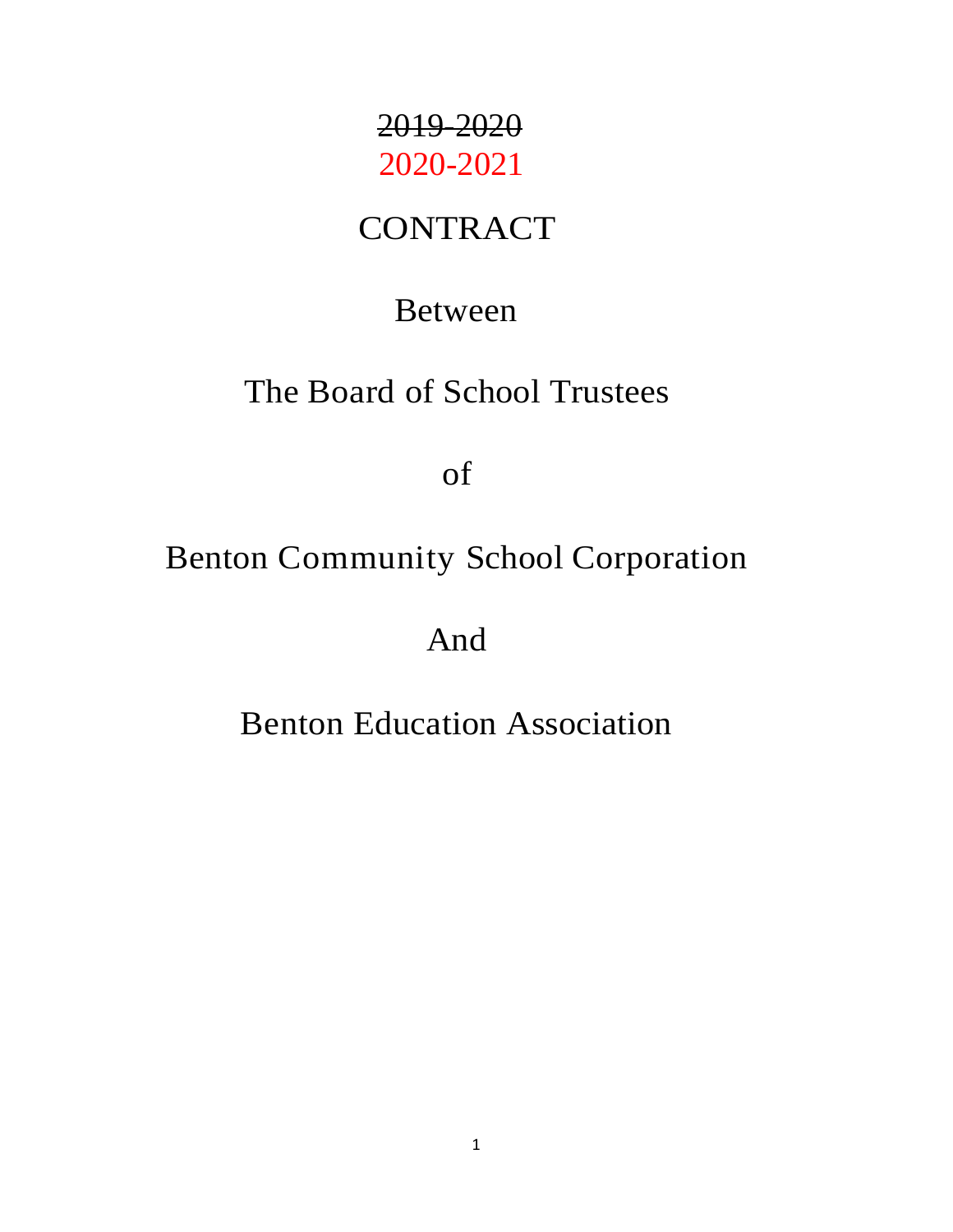#### TABLE OF CONTENTS

ARTICLE I -- *Recognition*....................... 3 [Definitions](#page-2-0)

ARTICLE II -- *Salary* &...........................4 *WageRelated Fringe Benefits*

ARTICLE III --*Retirement Plan*............ 11

ARTICLE IV -- *Grievance Procedure*.... 11

ARTICLE V -- *Term of Agreement*.........14

APPENDIX A EXTRA-CURRICULAR COMPENSATION SCHEDULE..........15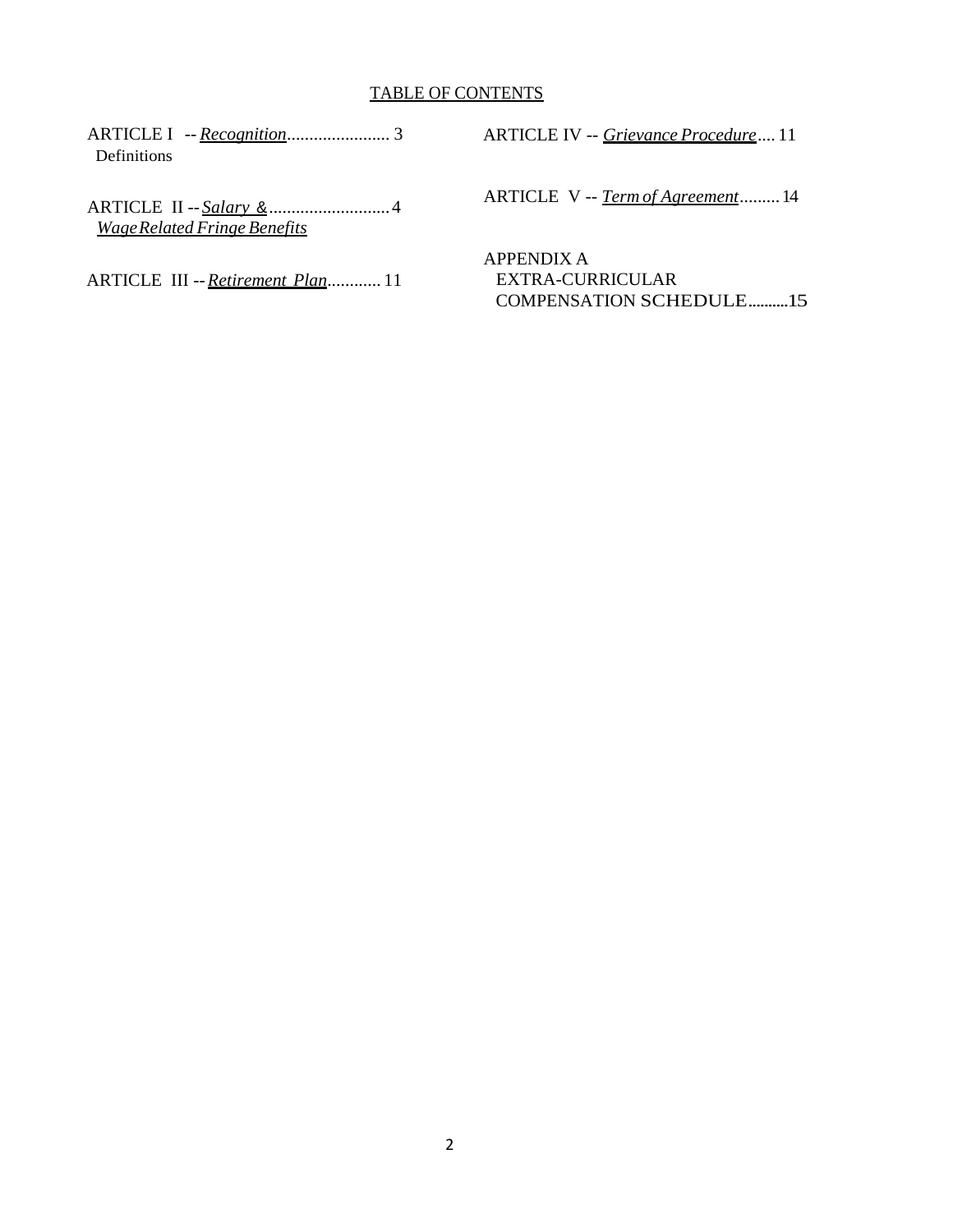#### CONTRACT **Between The Board of School Trustees of Benton Community School Corporation and Benton Education Association**

THIS CONTRACT ENTERED INTO THIS 21<sup>ST</sup> DAY OF <del>OCTOBER, 2019</del> NOVEMBER, 2020 BY AND BETWEEN THE BOARD OF SCHOOL TRUSTEES OF THE BENTON COMMUNITY SCHOOL CORPORATION, HEREINAFTER CALLED THE "BOARD," AND BENTON EDUCATION ASSOCIATION, HEREINAFTER CALLED THE "ASSOCIATION."

#### **ARTICLE I Recognition**

For the term of this Contract, the Association is hereby recognized by the Board as the exclusive representative for the purposes of collective bargaining and discussion, for only the following described school employees of the Board as set forth in the following appropriate unit:

- INCLUDED: All certificated school employees of the Benton Community School Corporation.
- EXCLUDED: Superintendent, Assistant Superintendent, Business Manager, Principals, Assistant Principals, Physical Education Coordinator-Athletic Coordinator, Directors of Vocational and Adult Education, Curriculum Director, Nurses, Attendance Supervisor, Athletic Director, Dean of Students, Secondary Computer/Technology Coordinator, and all other employees who are not certificated school employees.

#### **Definitions**

<span id="page-2-0"></span>As used in this Contract:

- 1. "Board" means the Board of School Trustees of the Benton Community School Corporation and any person(s) authorized to act for said body in dealing with its employees.
- 2. "School Corporation" and "Corporation" mean the Benton Community School Corporation of the Counties of Benton, Tippecanoe, Warren of the State of Indiana.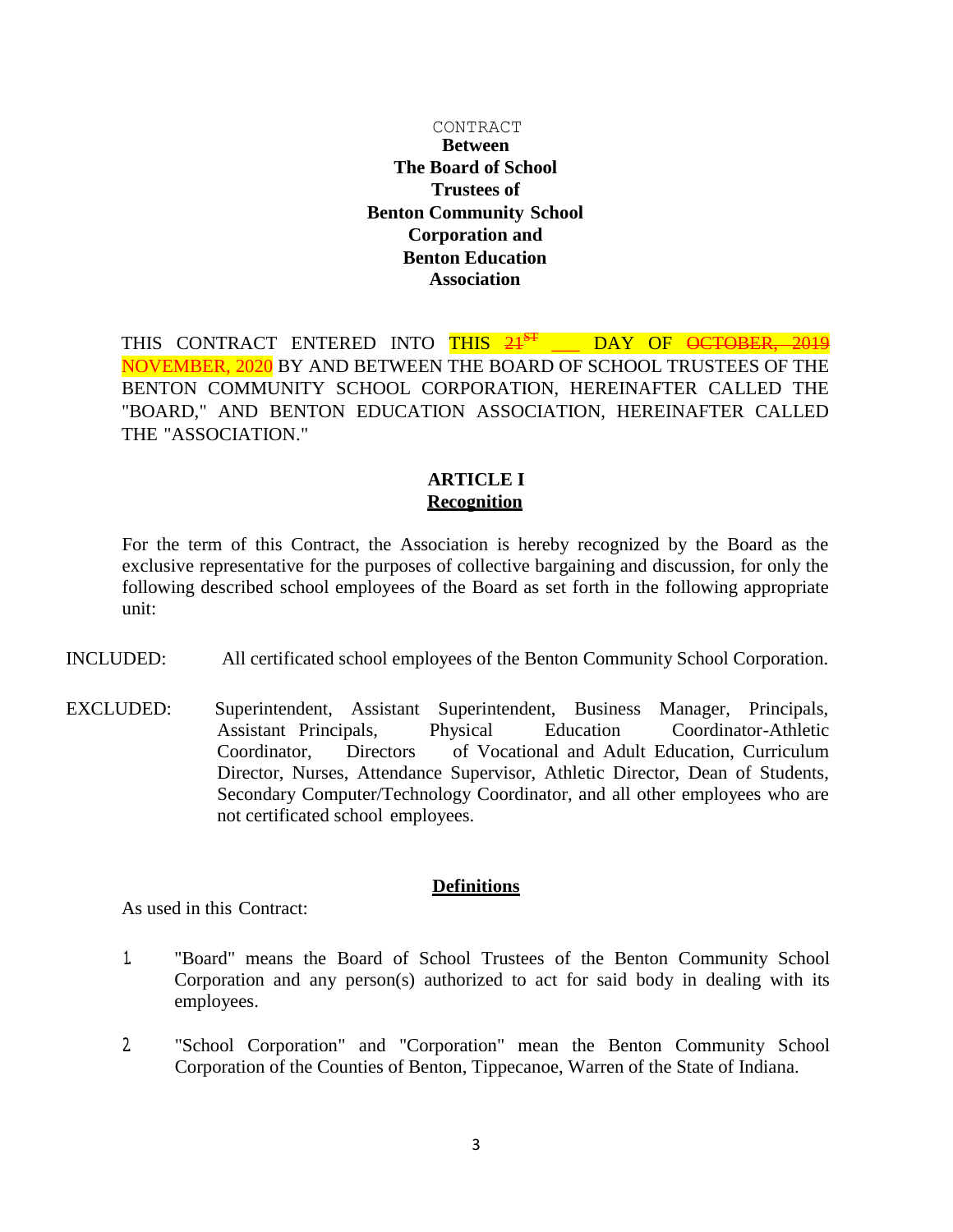- 3. "Certificated school employees" and "teacher(s)" mean the certificated personnel employed by the Board in the bargaining unit as defined in Article I of this Contract.
- 4. "Association" means the Benton Education Association which has been certified or recognized as the exclusive representative of said certificated school employees, or the person or persons duly authorized to act on behalf of such representative.
- 5. The masculine gender shall include the feminine wherever required by the context in which a specific provision of this Contract is applied.
- 6. "Per diem" means a teacher's base salary divided by the number of days identified in the teacher's Regular Teacher's contract.
- 7. "Hourly wages" means a teacher's per diem wage divided by six (6).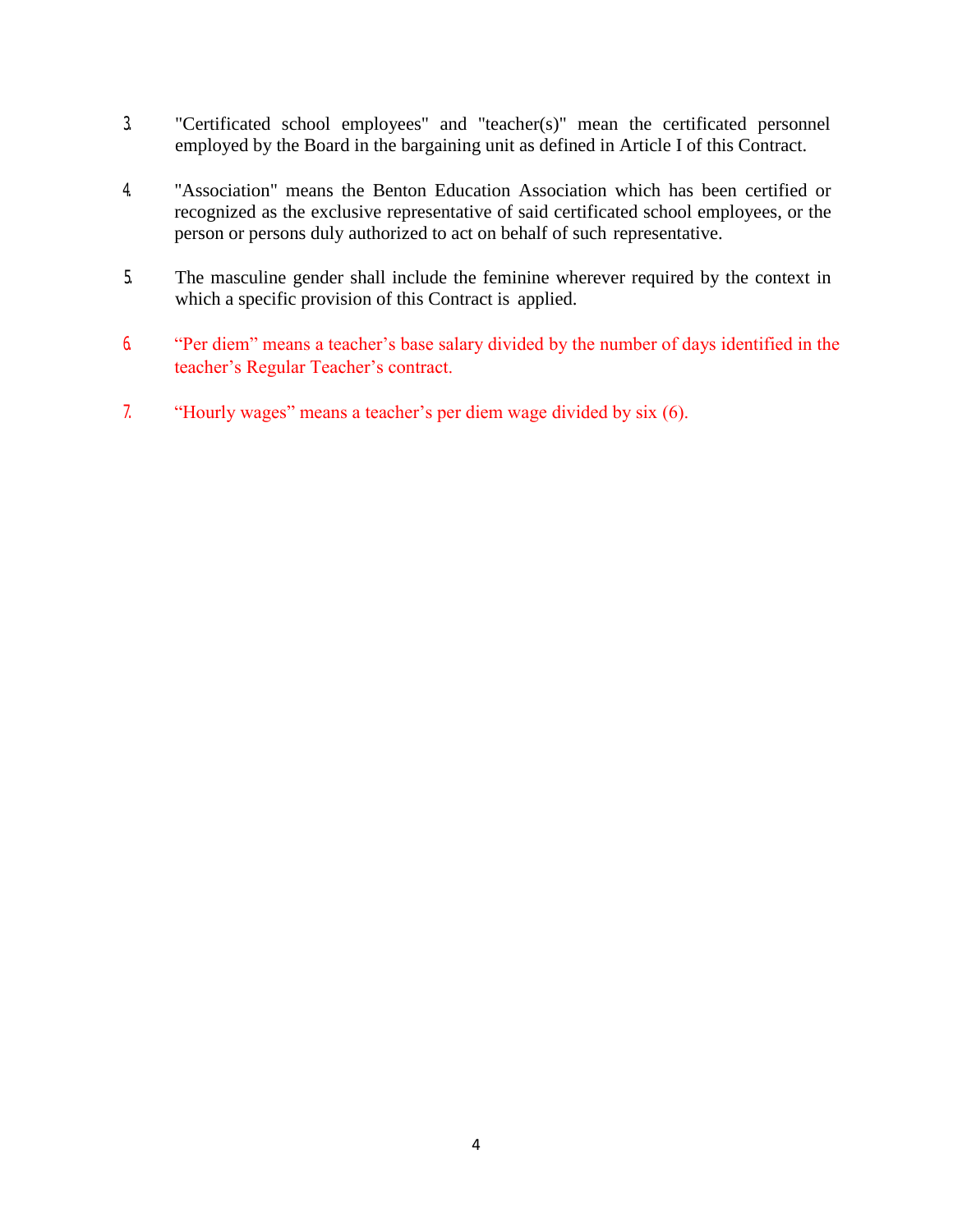#### **ARTICLE II Salary and Wage Related Fringe Benefits**

Section l. **Leaves of Absence**. The purpose of the following provisions regarding leaves of absence of various kinds is to give a teacher time off for the specific reasons identified in the provisions. The Board shall administer the provisions fairly.

A. Bereavement Leave. Up to six (6) school days of absence shall be allowed for each death in the immediate family. "Immediate family" is defined as including only father, mother, step-father, step-mother, brother, sister, daughter, son, spouse, grandparent, grandchild,  $\Theta$  any other person if such person is domiciled and residing in the teacher's home as a member of such teacher's family, or one for whom the teacher has power of attorney or is executor of the estate. Up to three (3) school days absence will be allowed for the death of a father-in-law, mother-in-law, daughter-in-law, son-in-law, brother-in-law, or sister-in-law.

One (1) school day absence will be allowed for the death of an uncle, aunt, a niece or nephew or close friend. In the event a teacher is a funeral participant, he or she shall be released for one day without loss of pay.

In the event the Superintendent determines that there are unusual circumstances which would justify an additional day(s) of absence for bereavement leave, such day(s) may be granted as solely determined by the Superintendent.

Such leave shall not be deducted from the personal leave or sick leave of the teacher.

B. Sick Leave. Each teacher shall be entitled to a total of ten (10) days each school year to be absent from work on the account of illness or quarantine without loss of compensation. These days shall be credited to each teacher at the beginning of each school year. If in any one (1) school year the teacher shall be absent for such illness or quarantine less than the prescribed number of days, the remaining days shall be accumulative to a total of one hundred thirty twenty  $(120)$   $(130)$  days and shall be available for use.

The Corporation shall pay to each teacher who has accumulated one hundred thirty (130) 120 days of sick leave, and who has not used his or her annual allotment of sick leave days, an amount of money equal to \$70 per unused sick leave day over one hundred thirty (130) 120. This payment shall be made to the teacher before July 31<sup>st</sup> of each year. This money shall be deposited into the teacher's 401(a) account.

Sick leave days shall not accumulate to more than one hundred thirty (130) 420 days at the end of each school year.

Upon retirement each teacher shall receive payment for each unused, accumulated sick leave day at the daily rate of \$70 per day to a maximum of one hundred forty (140) 430 days. This money shall be deposited into the teacher's 401(a) account.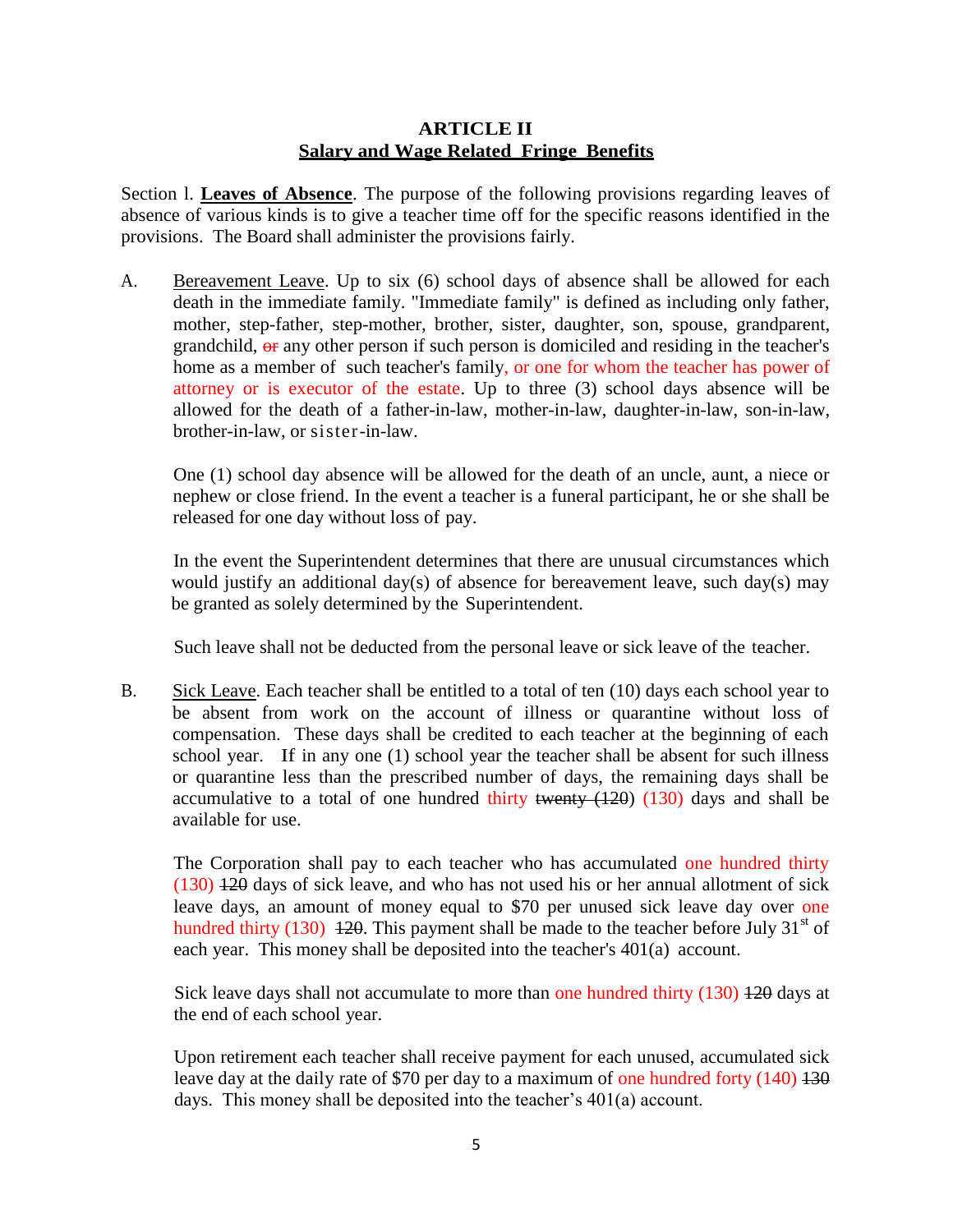A teacher may use up to ten days from his/her accumulated total sick leave days for family illness of a father, mother, stepfather, stepmother, brother, sister, daughter, stepdaughter, son, stepson, spouse or any other person if such person is domiciled and residing in the teacher's home as a member of such teacher's family. At the discretion of the superintendent, additional sick leave days may be granted to the teacher as family illness days.

A teacher employed for only a portion of the school year shall be entitled to a proportionate number of days of sick leave as provided above, and unused days will be accumulative as specified herein.

C. Personal Business Leave**.** Each teacher shall be entitled to four (4) days of absence per school year without loss of pay for the transaction of personal business and/or the conduct of personal or civic affairs. If in any one (1) school year the teacher shall be absent for reasons covered in this provision for fewer than four (4) days, the remaining days shall be accumulative to a total of six (6) days, including the current years entitlement, with days in excess of said accumulation transferred to the teacher's accumulated sick leave. If a teacher has reached their maximum balance of sick days and has personal days that are eligible to roll into sick days those personal days will be bought back at the rate of \$70 per day and deposited into the teacher's 401 (a) accounts.

Use of personal business leave shall neither immediately precede nor immediately follow a school recess or vacation period which results in an extension of such a period, for purposes of vacation or holiday activities of the teacher, provided, however, that such restriction shall not apply to use of such days for the transaction of legitimate personal business. Electronic notification of intent to use personal days should be sent to the Principal and Superintendent at least two (2) days prior to use of such leave. This does not include "flex" days.

D. Jury Duty**.** The Board recognizes that jury duty is one of the responsibilities of all citizens. To enable teachers who are subpoenaed for jury duty to fulfill this responsibility, the following shall apply:

> (1) Substitutes will be employed for those actively serving on juries or going through the impaneling process.

> (2) A teacher called for grand or petit jury duty shall be paid full regular salary during the required period of absence from assigned duties by the Board; provided the total amount of per diem allowance earned by such teacher is remitted to the school corporation business office.

E. Pregnancy Leave. A teacher who is pregnant shall be entitled on request to a leave of absence. The leave shall begin at such time as is determined by the teacher and the attending physician. All or part of a leave taken by a teacher because of a temporary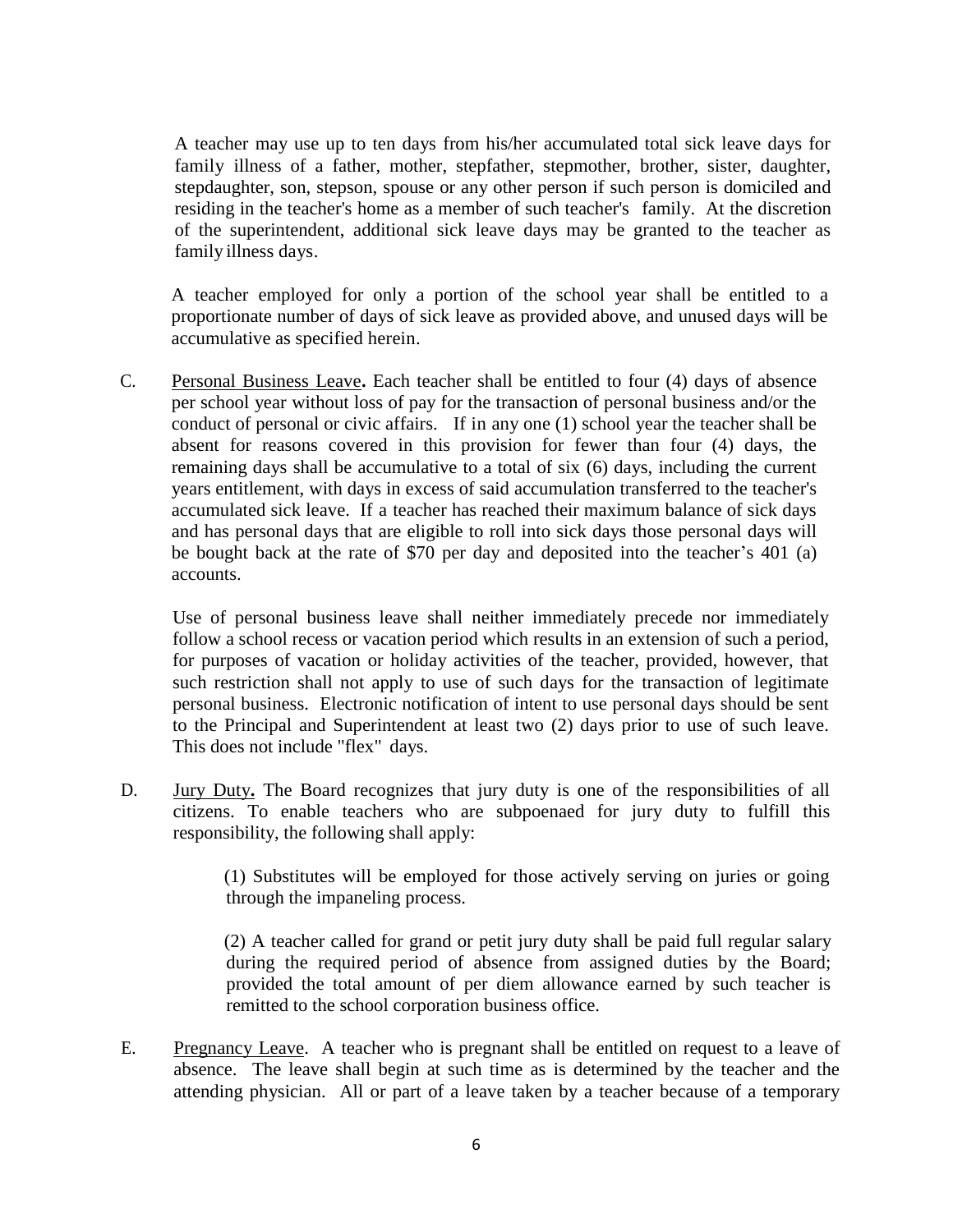disability caused by pregnancy may be charged, at the teacher's discretion, to the teacher's available sick days. However, the teacher is not entitled to take accumulated sick days when the teacher's physician certifies that the teacher is capable of performing the teacher's regular teaching duties. The teacher is entitled to complete the remaining leave without pay.

As soon as the teacher is reasonably certain that she will require a pregnancy leave, she shall notify the Superintendent's office, in writing, of the anticipated date the teacher wishes to commence said leave of absence, and the anticipated date of return.

Use of available sick leave for pregnancy leave may be charged to the sick leave available to the teacher, provided the teacher submits her physician's statement certifying her physical disability on the day(s) claimed. Except as provided above, said leave shall be without pay, and sick leave shall not be granted for the purpose of child care or child rearing.

F. Parental Leave. A teacher who gives birth to a child or whose spouse gives birth to a child or who adopts a child shall be entitled on request to a leave of absence without pay. The leave shall begin at such time as the child is born or is placed in the custody of the teacher and shall extend either until the beginning of the next school year or the beginning of the second school year following the start of the leave.

A written notice shall in any event be given thirty (30) days prior to the date on which the leave is to begin or, in the case of adoption, as soon as the adoption agency notifies the teacher as to when the teacher will be receiving the child and shall also state the probable duration of the leave.

At least sixty (60) days prior to the beginning of the school year, the teacher shall notify the Superintendent in writing whether or not s/he intends to return at the beginning of said school year.

- G. Court Leave. In the event a teacher is subpoenaed to appear in any court proceeding as a result of activities in carrying out his regular employment by the Board he or she shall be granted a leave of absence with pay for such court proceeding. This provision shall not apply however if the Association, an affiliate, or teacher brings court action against the Board or Corporation or if the Board or Corporation brings action against the Association, an affiliate or teacher.
- H. Military Leave. The Board recognizes that National Guard or other military reserve services is a valuable contribution to the Community, State and Country. When teachers are ordered by the appropriate officials for National Guard or other military reserve duty, other than for training purposes, the following provisions shall apply: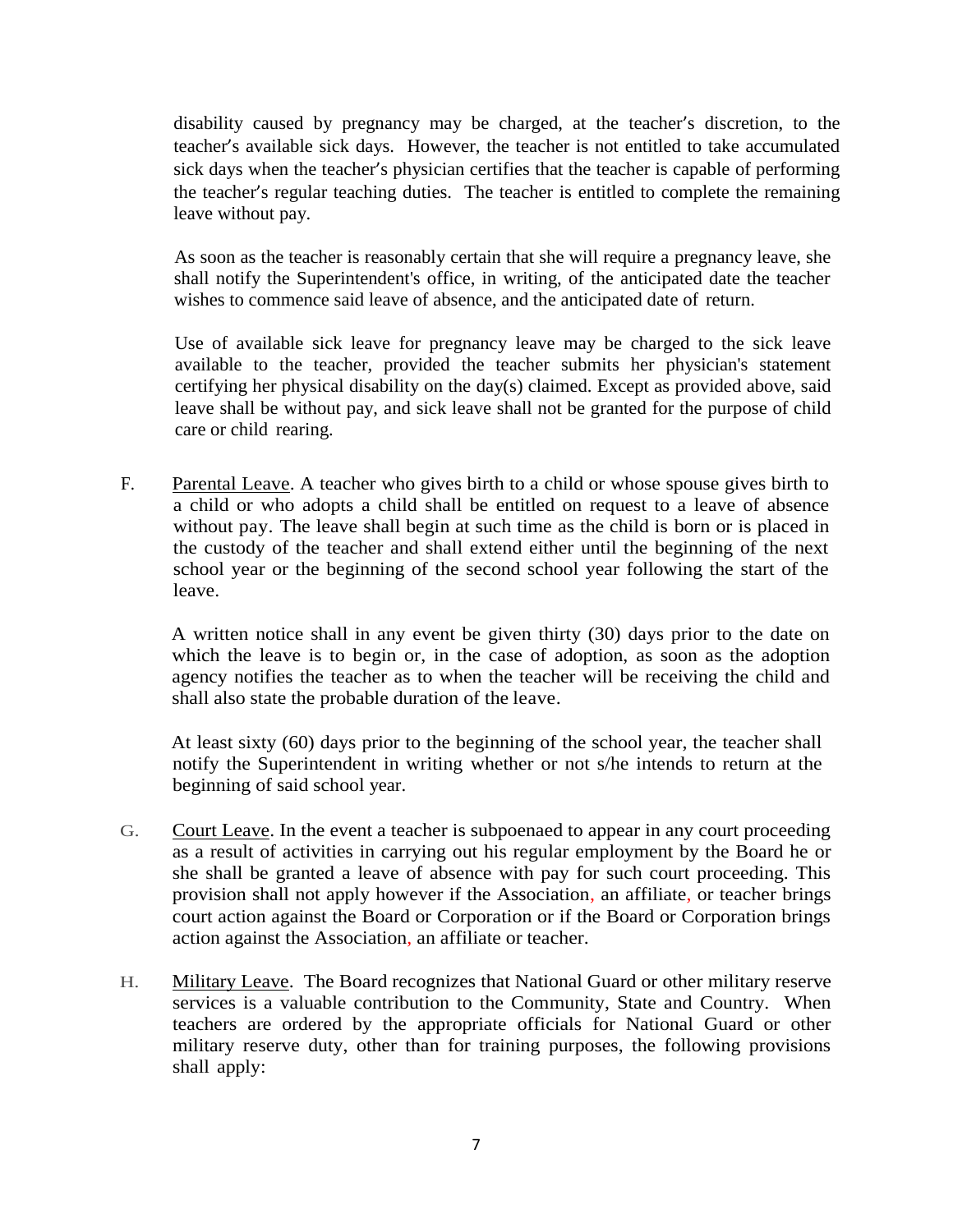(1) Substitutes will be employed for those actively on state duty in National Guard or other military reserve forces.

(2) The pay rate for those individuals involved will be reduced by the exact amount of the pay received by the individual from the National Guard or other military reserve services for duty when school is in session for a period not to exceed 30 work days.

- I. Political Leave. A leave of absence without pay for a period not to exceed six (6) weeks shall be granted to a teacher upon request for the purpose of campaigning for a full-time public office, including a seat in the Indiana General Assembly. If the teacher is elected to the office and the work of the public office would interfere with the task of teaching, the teacher shall be granted a leave of absence without pay for a period of time sufficient to enable the teacher to serve one (1) full term in the office to which he was elected.
- J. Sabbatical Leave. No more than two (2) teachers per school year (only one of whom shall be from the same school) shall be eligible for a leave for purposes of professionally-related experience. The proposed professionally-related experience shall be subject to approval of the Superintendent prior to the granting of the leave. The leave shall not exceed the period of a school year and shall be without pay. Where more teachers apply than are eligible under this section, the leave shall be granted in the order of application.
- K. General Leave. The Board, on written request of a teacher and with the recommendation of the Superintendent, may grant other leaves of absence without pay for a period not exceeding one school year and for a period not less than thirty (30) calendar days. Such a leave of absence shall be without pay and authorized in advance.

Applications for leave of absence must be initiated with the principal and processed through administrative channels.

#### L. General Provisions Covering Leaves of Absences.

(1) A teacher wishing to take a leave of absence for pregnancy leave, parental leave, political leave, sabbatical leave or general leave shall give notice to the Superintendent's office in writing of the beginning date of the leave at least thirty (30) days prior to the date on which said leave is to begin and the probable duration of the leave. By at least April 25, in reference to the beginning of a school year, or sixty (60) days prior to the beginning of the second semester, whichever is applicable, the teacher shall notify the Superintendent in writing whether he or she intends to return at the beginning of said school year or said second semester. A medical condition involving the health of said teacher which occurs and is established by medical certification that prevents the intended return shall be treated as a new illness and may be charged to sick leave to the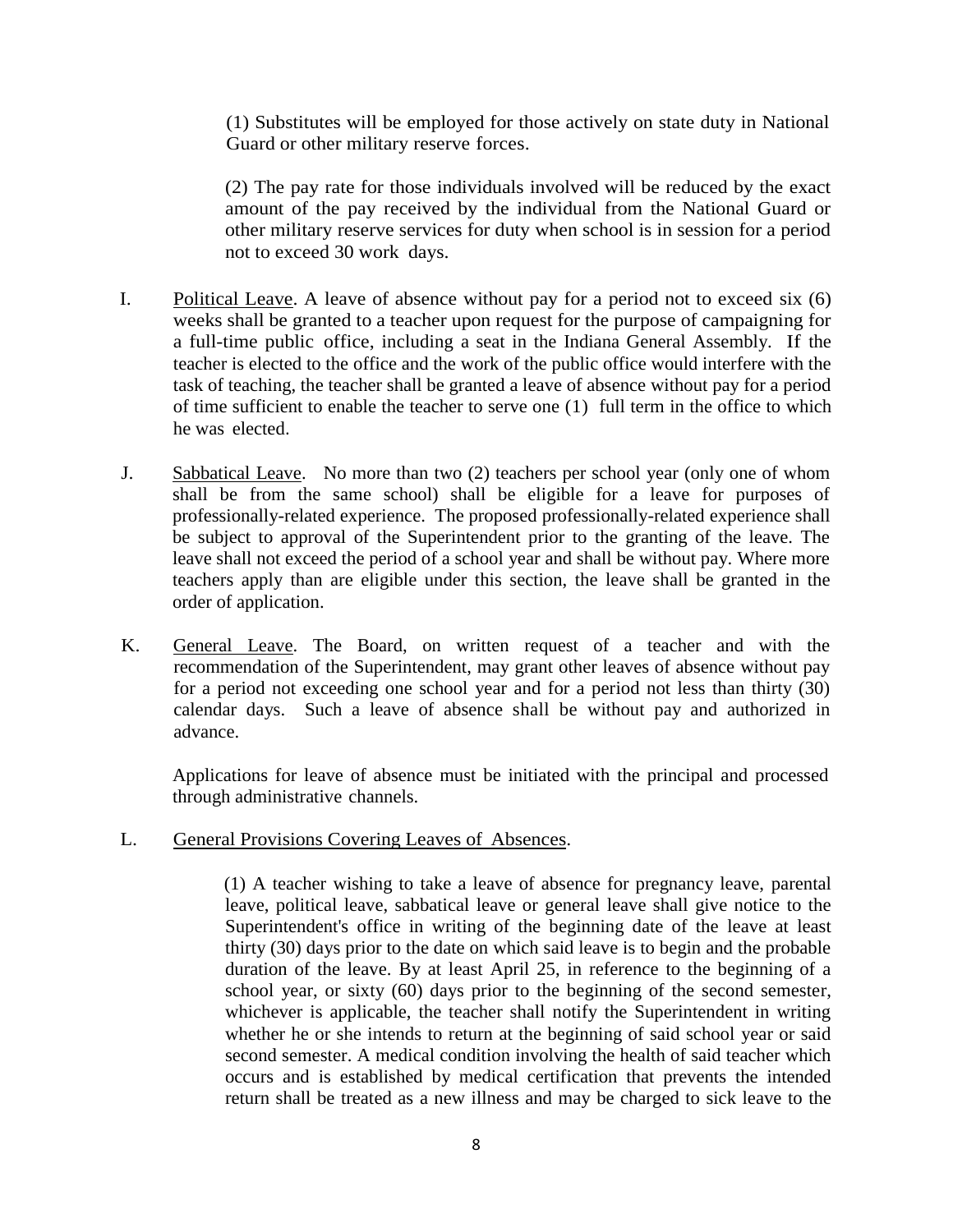extent available.

(2) A teacher returning from a leave of absence provided herein shall, on his return, be assigned to the same position in the same school if said position is still in existence. If said position is not in existence, he shall be assigned to a position for which he is qualified and senior, if any.

(3) Teachers returning from a leave of absence shall retain credit for years of teaching service in this school corporation or in any public school, in accordance with Board policy, and in accordance with the rules and regulations of the Indiana Department of Education.

(4) A teacher contracted to fill a position vacated by a teacher on leave shall be notified of this fact and the expected duration of the leave, and the contract duration shall not be for a period longer than that of the expected duration of the leave, in order to insure that the position will be unoccupied when the teacher returns from leave.

(5) In case of Pregnancy, Parental, Court, Military, Political, Sabbatical or General Leave, sick leave credits shall be pro-rated on the basis of the teacher's presence and absence during the school year.

- M. Paid Parental Leave. In addition to other applicable leaves in this agreement, when a child is born or adopted, the parent shall be granted five (5) days of paid parental leave to be used immediately following the birth or adoption, and a teacher shall provide a copy of the birth certificate of the new born or adoption documents upon request.
- N. Family and Medical Leave Act. FMLA is governed by Board policy. Teachers will be provided with a copy of the Board FMLA policy at the beginning of the school year if requested.

#### Section 2. **Sick Leave Bank**.

The Sick Leave Bank is open to all persons in the bargaining unit as defined in Article I of this Contract.

All persons in the bargaining unit may be asked to donate one sick day at the beginning of the school year. Members will not be assessed more than one (1) sick day per school year for Sick Leave Bank. The maximum number of days in the bank will not exceed 400 five hundred (500). For the 2019-20 contract year the The Board will contribute to the sick bank one sick day for each of the members of the bargaining unit.

By the tenth (10th) of each month during the school year, the Association shall provide monthly statements of account to the Corporation indicating the number of Bank days used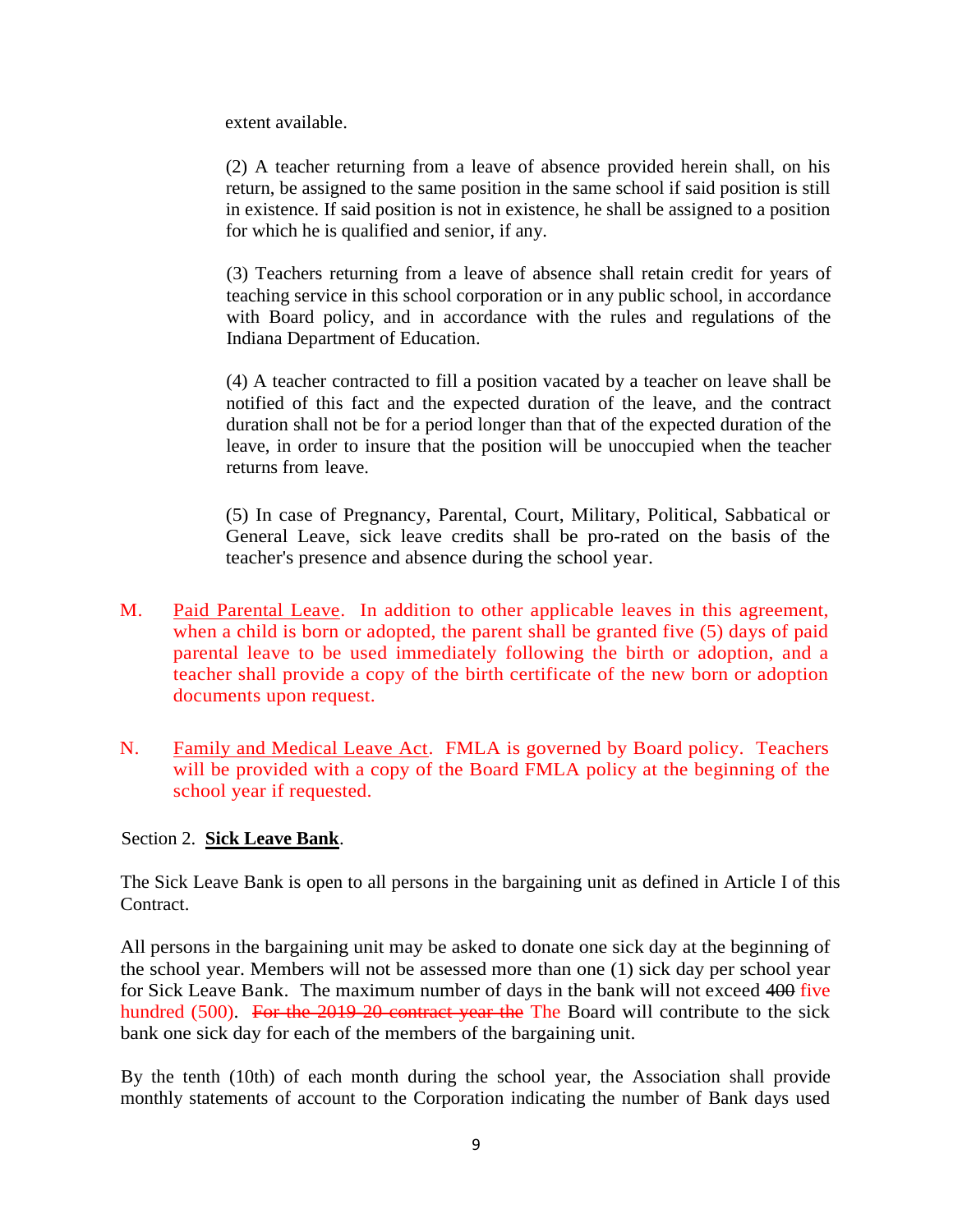during the preceding month, and by whom, as well as the balance of days remaining in the Bank according to Association records.

#### Section 3. **RetirementBenefits**.

403(b) Retirement Savings Plan. This plan will be administered by current vendor. After the employee contributes 0.5% of their base teacher's salary (excluding extracurricular and extended contracts) to this plan the Board will contribute 0.5% of the teacher's base salary to this plan. The teacher contribution may exceed 0.5%, subject to government regulations and guidelines. The Board's contribution is limited to 0.5% of the teacher 's base salary.

Section 4. **Professional Growth Meetings**. Within the limitation of appropriated funds for this purpose, The expenses of attending approved professional growth meetings may be paid from school funds and substitutes may will be provided, to the extent possible, when needed. These expenses include lodging, mileage, and parking.

Section 5. **Mileage**. Teachers whose regular assignments require driving their personal automobiles shall be reimbursed at the I.R.S. allowance per mile on the basis of the regular mileage claim form. This mileage rate shall also be effective under Section 4, above, when mileage reimbursement occurs.

#### Section 6. **Group Insurance.**

(A) Medical Insurance. The Board shall pay 99% of the single premium of the HDHP (H.S.A) Plan 6 provided by WV/WCI School Insurance Trust towards any single plan offered by WV/WCI School Insurance Trust or pay 55% of the family premium of the HDHP (H.S.A) Plan 6 provided by the WV/WCI School Insurance Trust towards any family plan offered by the WV/WCI School Insurance Trust. The employee will be responsible for the difference in premium. The carrier of such insurance shall be determined by the Board, however the extent of coverage shall be a negotiable item between the parties.

For calendar year 2020 2021 only, the Board will match on a dollar for dollar basis deposits of up to \$1,000 in the Health Savings Accounts for employees participating in the single high deductible health plan and deposits of up to \$2000 for employees participating in the family high deductible health plan. Employee contributions must be made through payroll deductions in order to be counted for purposes of the Board's matching contributions.

This matching contribution by the Board will be in effect only from January 1, 2020 2021 through December 31, 2020 2021. This matching Health Savings Contribution by the Board and this contract language will expire on December 31, 2020 2021, and this language will be removed from the contract at that time.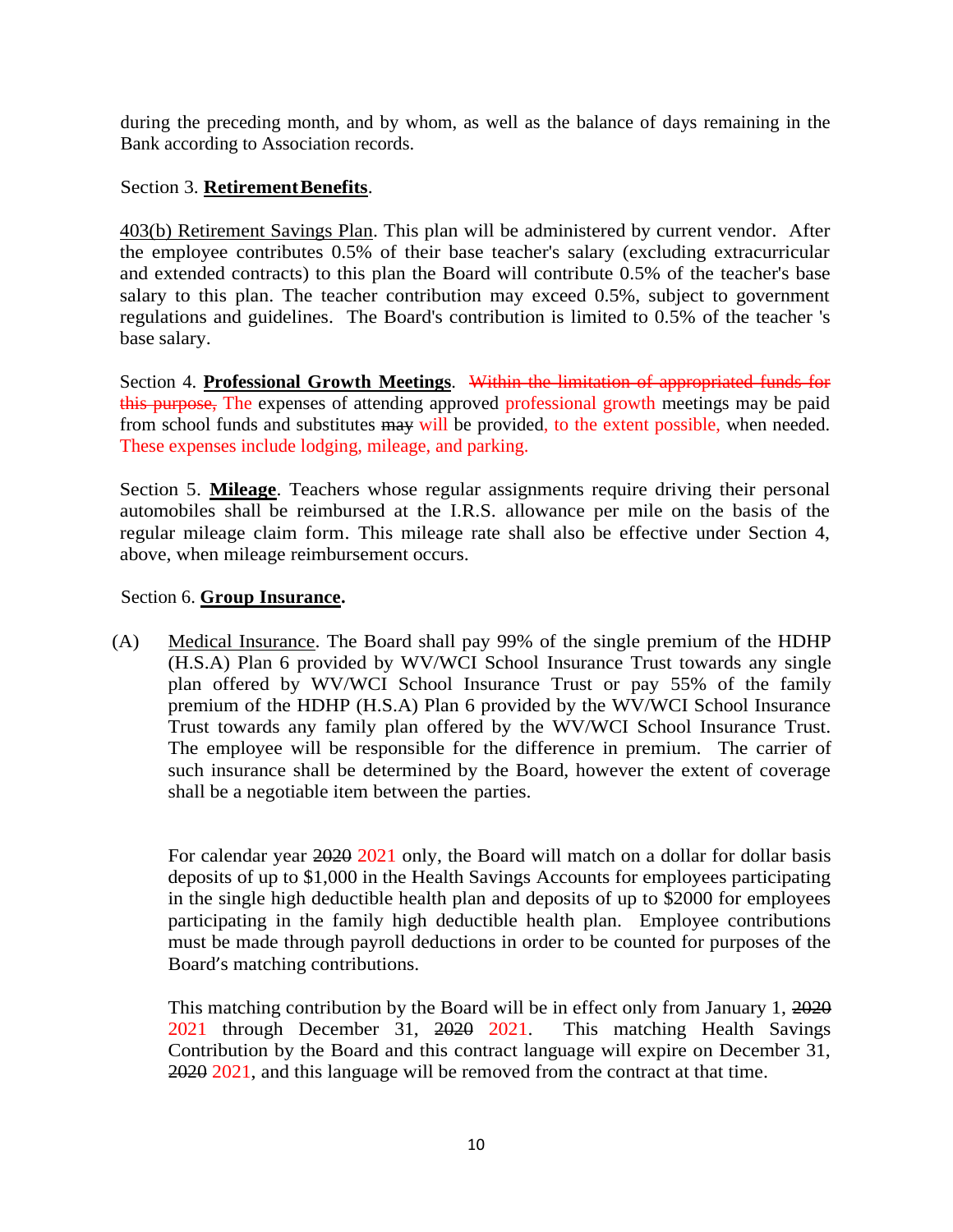The Association shall appoint one member to the board of the insurance trust. The member appointed by the Association shall receive professional leave to attend any insurance trust meetings.

For contract year 2019-20 2020-21 only, the Board will contribute a maximum of \$1,000 towards current voluntary insurance benefits for a teacher. The teacher may elect to divide the \$1,000 up between more than one voluntary insurance benefit or all towards one specific voluntary insurance benefit. The voluntary insurance benefits that will be covered under this contribution will be Dental Insurance, Vision Insurance, Cancer Insurance, Accident Insurance, STD & LTD Insurance, Life Insurance, Health Insurance Premiums and Contribution to Health Savings Account (*cannot be used for matching HSA requirement*). The school corporation payroll department will provide a form so that each teacher can specify the dollar amount to apply to one or more voluntary insurance benefit premiums, health insurance premiums or H.S.A. contributions to a maximum of \$1,000. The forms for 2019-20 2020-21 contract year will be due within 30 days from contract ratification by both parties. No late forms will be accepted.

This one-time payment towards voluntary insurance benefits by the Board will be in effect only for 2019-20 2020-21 contract year. This one-time payment towards voluntary insurance benefits by the Board and this contract language will expire on June 30, 2020 2021, and this language will be removed from the contract at that time.

Any teacher who can provide proof of coverage under their spouse's another insurance plan may choose not to participate in the group hospitalization and medical insurance plan and receive a yearly cash payment of three thousand dollars (\$3000.00). The teacher shall receive one half of this amount with the first pay in December and the second half of this amount with the first pay in June.

In accordance with Indiana Code § 5-10-8-2.6, the Corporation shall provide a group health insurance program to each retired employee:

- (1) Who will have reached fifty-five (55) years of age on or before the employee's retirement date but who will not be eligible on that date for Medicare coverage as prescribed by 42 U.S.C. 1395 et seq.;
- (2) Who will have completed twenty (20) years of creditable employment with a public employer on or before the employee's retirement date, ten (10) years of which must have been completed immediately preceding the retirement date; and
- (3) Who will have completed at least fifteen (15) years of participation in the retirement plan of which the employee is a member on or before the employee's retirement date.

To be eligible for this health coverage, the retired employee must request and enroll in coverage within ninety (90) days after the employee's retirement date. The retired employee may elect to have the employee's spouse covered under the health insurance program at the time the employee retires. The retired employee shall be solely responsible for payment of premiums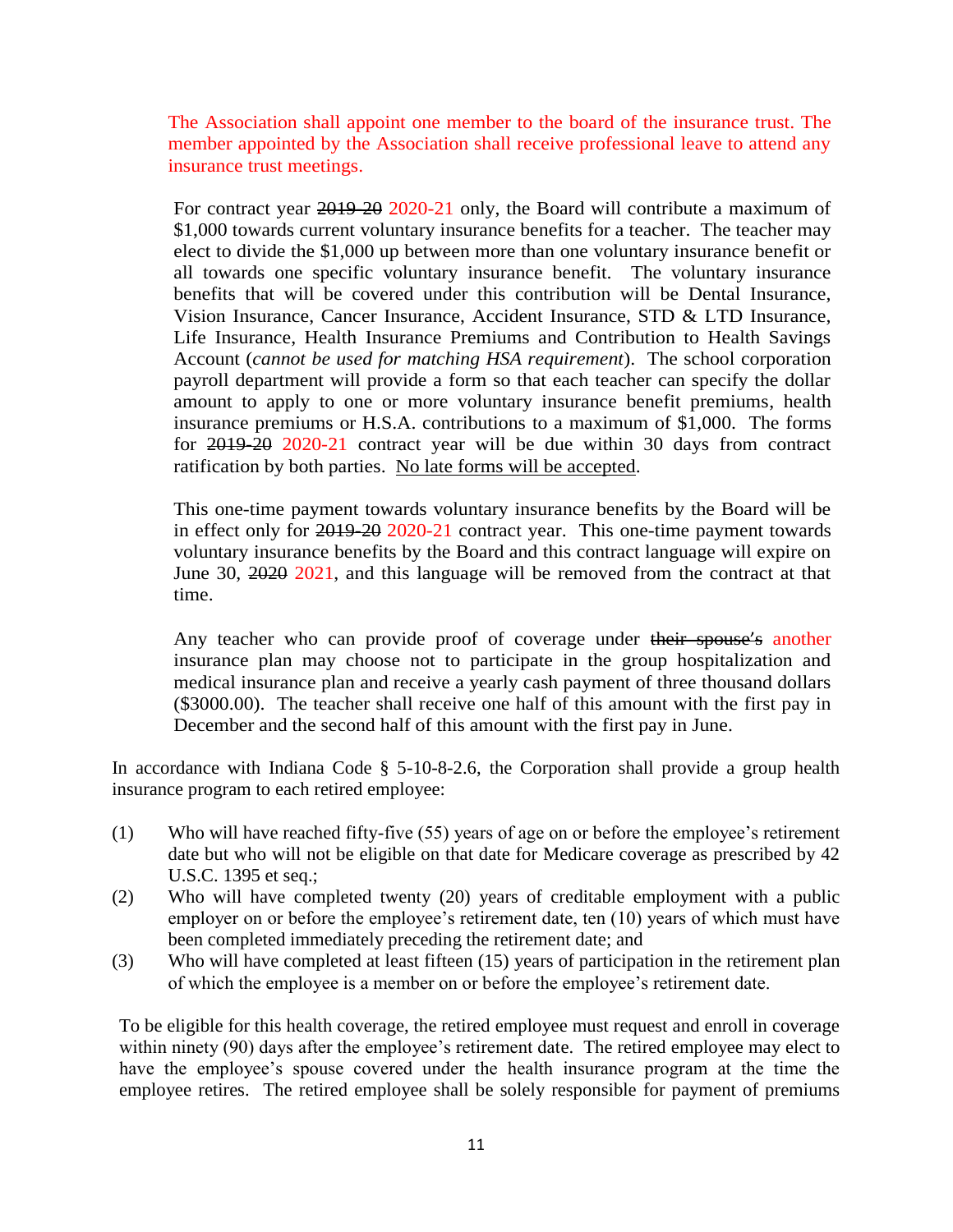associated with coverage for the retired employee, spouse and any other covered persons.

The coverage for the retired employee shall terminate upon the earliest of the following: (a) when the retired employee becomes eligible for Medicare coverage as prescribed by 42 U.S.C. 1395 et seq. (except to the extent that continuing coverage is required under Medicare relating to end stage renal disease); (b) when the retired employee fails to make timely payment of premiums for the coverage; or (c) when the Corporation terminates the health insurance program. Coverage for the spouse shall terminate as set forth under Indiana law.

The group insurance program offered to retired employees is intended to be consistent with the requirements of Indiana Code § 5-10-8-2.6, but is not intended to provide benefits in excess of those required by Indiana and federal law.

(B) Term Life Insurance. Each teacher shall be covered by a term life insurance policy in the amount of fifty thousand dollars (\$50,000), with double indemnity. The carrier shall be established through the Wabash Valley Insurance Trust. The Board shall pay the premium for each member's policy minus \$1.00 which shall be deducted from the pay of the teacher.

Supplemental life and dependent coverage may be available at the banded group rates for teachers and their dependents through the Business Office.

Maximum Board Payment Per Teacher: Up to \$125.00 per year.

(C) Long Term Disability. Each teacher may participate, through payroll deduction, in a long term disability insurance program. The carrier of such insurance shall be determined by the Board.

(D) Flexible Benefit Plan. Section 125 Flexible Benefit Plans I and II are available through the Business Office.

(E) Pay Options. All teachers, including new hires, shall be paid on twenty-six (26) pays for contract year 2016-2017 the first pay will commence on September 2, 2017.

Section 7. **Athletic Pass**. The board shall provide each teacher with an athletic pass that will admit the teacher, without charge, to all K-12 athletic functions sponsored by the corporation, excluding all tournament events (This will be the identification badge that each teacher is required to have and wear). Teacher Family pass may be received by contacting the Corporation Office free of charge to the employee. The school board will pay the athletic department the \$25.00 family pass on behalf of the employee.

Section 8. **Association Leave**. The President and Officers of the Association shall have the use of up to three (3) days per legislative long session and one (1) day during short session as professional leave days. The President of the Association may designate any Association member to utilize those days.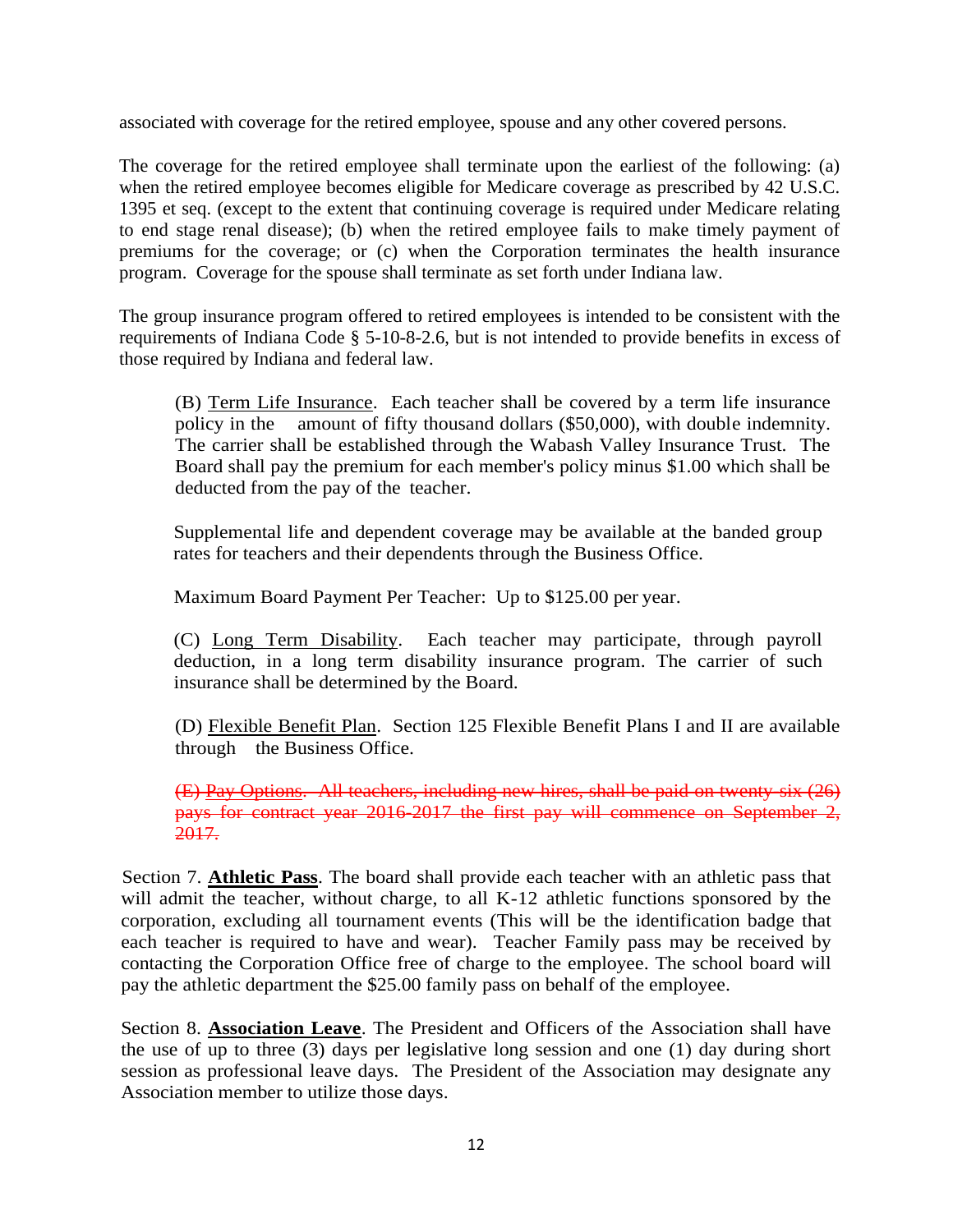#### Section 9. **Compensation Model**

#### **A. Salary Range**

The salary range for returning teachers for the 2020-2021 school year is \$34,036 - \$65,653.

#### **B. Base Salary Increase Eligibility Requirements**

A returning teacher who does not satisfy these eligibility criteria remains at his/her prior year salary.

- **1.** Teachers evaluated as Improvement Necessary or Ineffective in the prior school year shall not be eligible to receive any base increase or transition to any new salary schedule and shall remain at their prior year base salary.
- **2.** Teachers who are determined to cause negative impact on students in the prior school year shall not be eligible for any base salary increase or stipend for the current school year.
- **3.** Only teachers who receive a Highly Effective or Effective evaluation rating in the prior school year are eligible for a salary increase.
- **4.** A returning teacher must have been under contract a minimum of 120 days as defined by the Indiana Public Retirement System in the prior school year to be eligible for a base unit increase.

#### **C. Base Salary Increase Factors**

#### **Teacher base salaries will be increased by 3% for the 2020-2021 school year based on the following factors:**

- 1. Evaluation Teacher received an evaluation rating of Effective or Highly Effective on his/her prior year evaluation.
- 2. Experience Teacher worked a minimum of 120 paid days in the prior school year.

#### **D. Weights Assigned to Factors**

| Evaluation    | 50% |
|---------------|-----|
| Dana ani amba | EOM |

2. Experience 50%

#### E. **Redistribution**

Any funds that were allocated to teachers who received an evaluation rating of Ineffective or Improvement Necessary in the prior school year will be divided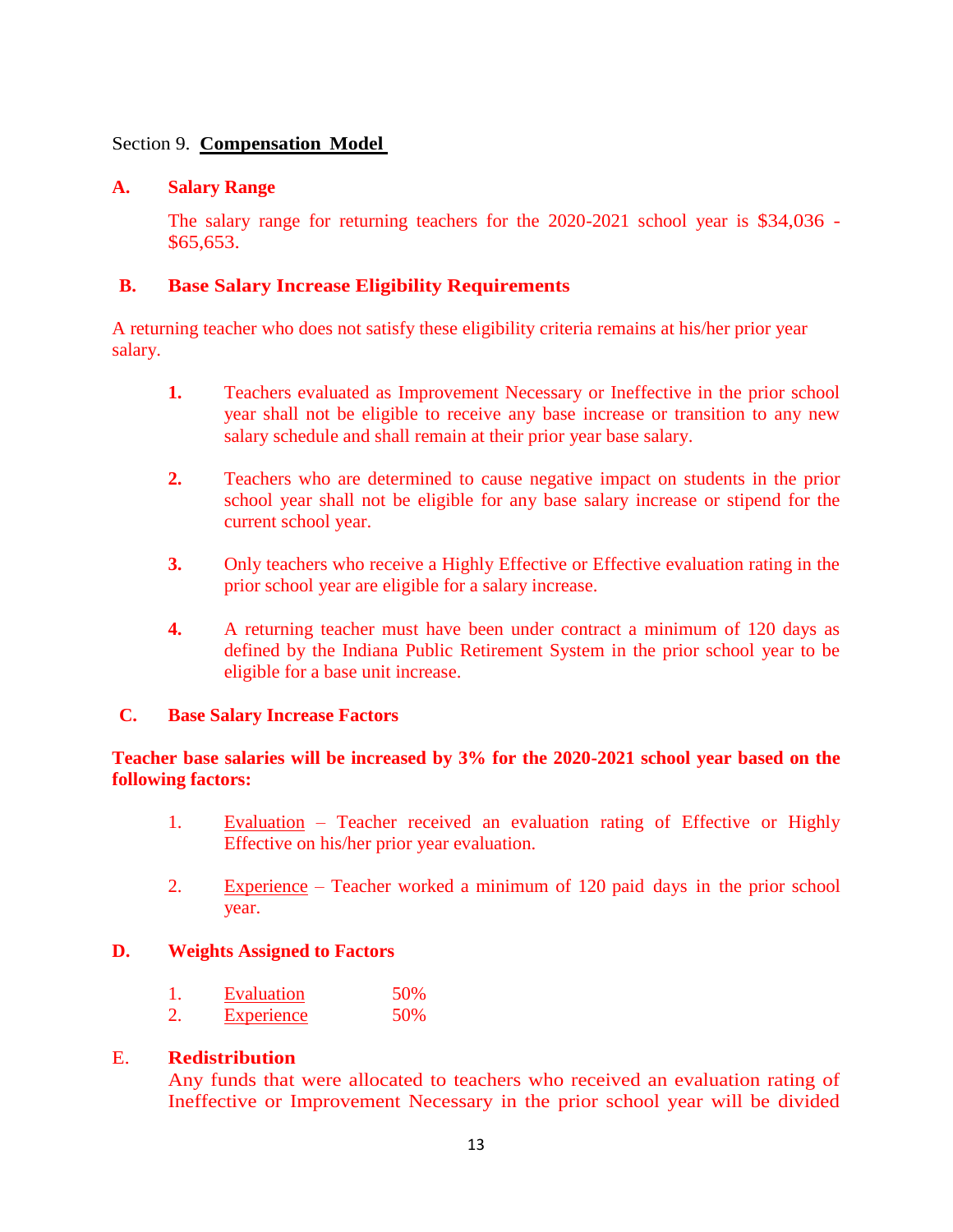evenly and redistributed as a stipend among teachers who received an evaluation rating of Effective or Highly Effective for the prior school year. This redistribution stipend below will be distributed to these teachers no later than the end of the contract term.

#### **F. New Hires**

1. New teachers hired in the current school year contract year will be placed using the ranges listed below:

| <b>Degrees</b>       | <b>BS &amp; BS+15</b> | <b>BS-30 &amp; MS</b> | $MS+15 & MS-30$   |
|----------------------|-----------------------|-----------------------|-------------------|
| 0-5 Years of Service | \$36,519-\$40,991     | \$38,694-\$42,618     | \$39,841-\$43,884 |
| 6-10 Years of        | 38, 341. 95 \$44, 169 | 42,632.93 \$45,925    | \$44,629-\$48,094 |
| <b>Service</b>       |                       |                       |                   |
| 11-15 Years of       | \$43,743-\$49,777     | \$45,365-\$51,525     | \$46,714-\$53,060 |
| <b>Service</b>       |                       |                       |                   |
| 16 or more Years of  | 49,126.05 \$52,552    | 50,934.73 \$63,522    | \$54,048-\$65,349 |
| <b>Service</b>       |                       |                       |                   |

2. New hire salaries will be determined using the ranges above and placement will be based upon the new hire's education and years of experience. The Superintendent has the authority to place new hires in the range above the range that corresponds with the new hire's education and experience if it is necessary based on the needs of the district. The Superintendent will meet with BEA President, Vice-President, and Negotiation Chairman prior to making a salary recommendation outside the range corresponding to the new hire's education and experience. All offers of salary will have board of school trustees' approval.

The salary range shall be \$36,519 - \$65,402 for the 2019-20 school year.

All current teacher base salaries for the school year ending 2018-2019 will range between \$36,519 and \$64,702.

Teacher salary increases for 2019-20 school year will be based upon performance with teachers earning units for *specific* performance in the following two defined categories:

1. Teacher Evaluation (5 units) \$125/unit

2. Experience (1 unit) \$75/unit

Teachers may earn five (5) units in category one and one (1) unit in category 2 for a maximum of six (6) units per year-

Categories added to the base will be applied to the teacher's contract for the 2019-2020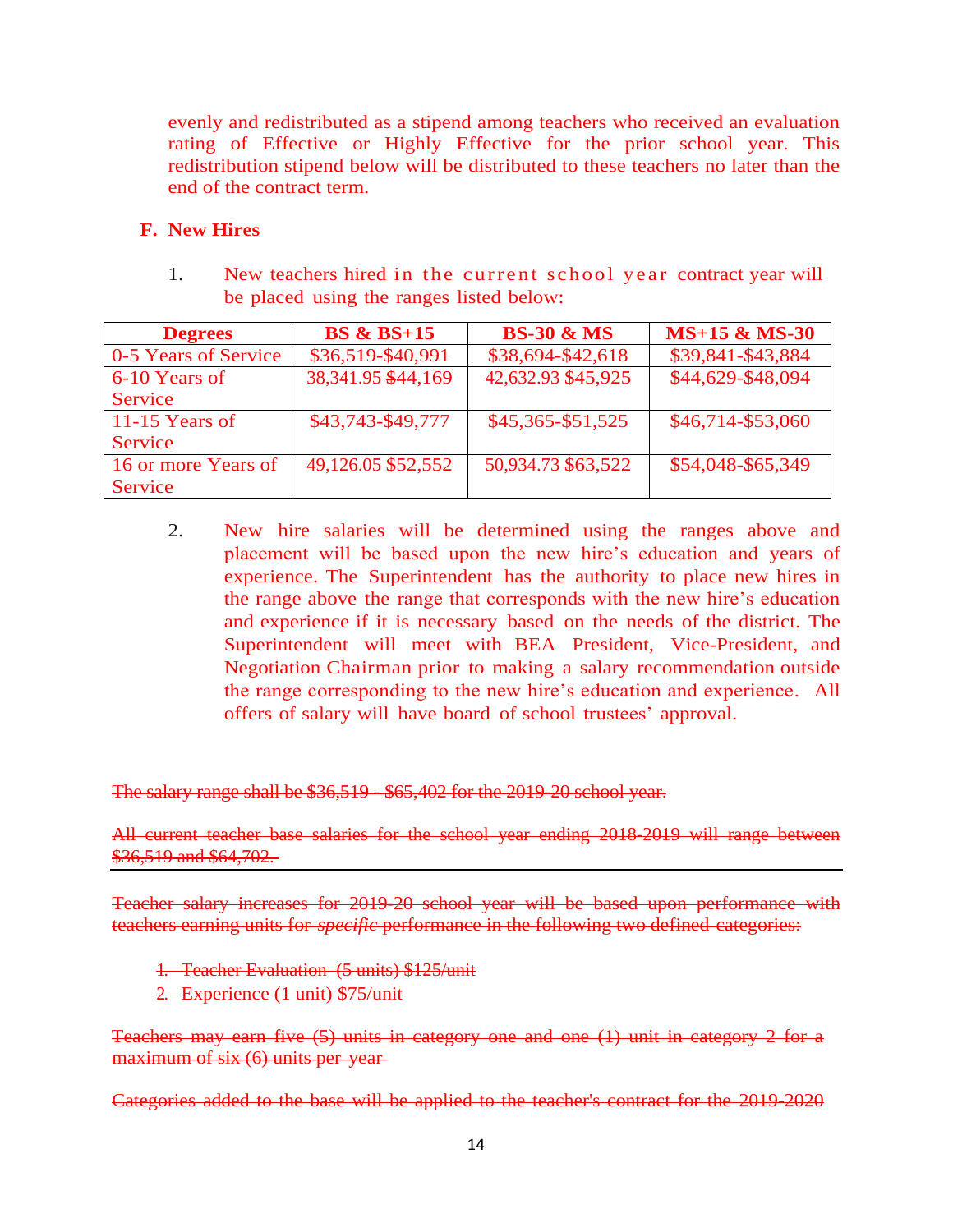school year. The teacher must be under contract for the 2019-2020 school year to be eligible for baseunit pay.

Only teachers who are evaluated as Effective or Highly Effective are eligible to receive salary increases. Teachers who receive evaluation ratings of ineffective or needs improvement or are determined to cause negative impact shall not be eligible for any raise or stipend. Any raise or stipend that would have gone to these teachers shall be redistributed evenly to the rest of the eligible teachers.

New teacher hired during the 2019-2020 contract year will be placed using the ranges listed below:

| <b>Degrees</b>                     | <b>BS &amp; BS+15</b>         | $BS+30$ & MS                                        | $MS+15 & MS+30$                                                                                                                                                                                                                                                                                                                                                                                                                                                                                                                                   |
|------------------------------------|-------------------------------|-----------------------------------------------------|---------------------------------------------------------------------------------------------------------------------------------------------------------------------------------------------------------------------------------------------------------------------------------------------------------------------------------------------------------------------------------------------------------------------------------------------------------------------------------------------------------------------------------------------------|
| 0-5 Years of Service               | \$36,519                      | $$38,694 - $42,618$                                 | $C20011$ $C12001$<br><del>,,,,,,,,,,,,,,,,,,,,,,,,</del>                                                                                                                                                                                                                                                                                                                                                                                                                                                                                          |
| 6-10 Years of Service              | $$40,409-$                    | $$43,136 - $45,925$                                 | $\triangle A$ Q $\triangle A$<br>$\mathcal{L}$ $\Lambda$ $\Lambda$ $\Omega$<br>$\overline{v}$ $\overline{r}$ $\overline{r}$ $\overline{r}$ $\overline{r}$ $\overline{r}$ $\overline{r}$ $\overline{r}$ $\overline{r}$ $\overline{r}$ $\overline{r}$ $\overline{r}$ $\overline{r}$ $\overline{r}$ $\overline{r}$ $\overline{r}$ $\overline{r}$ $\overline{r}$ $\overline{r}$ $\overline{r}$ $\overline{r}$ $\overline{r}$ $\overline{r}$ $\overline{r}$ $\overline{$<br>$\overline{v}$ $\overline{v}$ $\overline{v}$ $\overline{v}$ $\overline{v}$ |
| 11-15 Years of Service             | \$43,743                      | $$45,365 - $51,525$                                 | $\sqrt{46714}$ $\sqrt{52060}$<br>$\frac{1}{2}$ $\frac{1}{2}$ $\frac{1}{2}$ $\frac{1}{2}$ $\frac{1}{2}$ $\frac{1}{2}$ $\frac{1}{2}$ $\frac{1}{2}$ $\frac{1}{2}$ $\frac{1}{2}$ $\frac{1}{2}$ $\frac{1}{2}$ $\frac{1}{2}$ $\frac{1}{2}$ $\frac{1}{2}$ $\frac{1}{2}$ $\frac{1}{2}$ $\frac{1}{2}$ $\frac{1}{2}$ $\frac{1}{2}$ $\frac{1}{2}$ $\frac{1}{2}$                                                                                                                                                                                              |
| <b>16 or more Years of Service</b> | \$49,392                      | $$53,420$ $$63,522$<br><del>0JJ,120 - 0UJ,J22</del> | $\sqrt{540}$ $\sqrt{48}$ $\sqrt{55}$ $\sqrt{240}$<br><del>᠊ᠣᢣᠲᡕᠸᠣ᠆᠆᠊ᠣᠦᢣᠷᢣ᠇ᢣ</del>                                                                                                                                                                                                                                                                                                                                                                                                                                                                 |
|                                    | And the state of the state of |                                                     |                                                                                                                                                                                                                                                                                                                                                                                                                                                                                                                                                   |

The corporation reserves the right to determine Academic Needs. Teaching areas that have been determined to be of Academic Need (new hires only) may have salary levels set based on the level of their education at any point within the salary range. The Superintendent has the authority to hire staff above the range if it is necessary based on the needs of the district. The Superintendent will meet with BEA President, Vice-President, and Negotiation Chairman prior to making a salary recommendation to each Academic Needs candidate. All offers of salary will have board of school trustees approval.

#### 2019-2020 Stipend

Teachers may be eligible to receive a one-time stipend of a \$500, to be paid within 30 days of finalization of evaluations, for the 2018-19 school year, based upon the following factors:

To be eligible to receive compensation under this factor, a teacher must have received an evaluation rating of Highly Effective or Effective on his or her 2018-2019 evaluation. Teachers who received an evaluation rating of Ineffective or Improvement Necessary on their 2018-2019 evaluation or who negatively impact student growth are not eligible to receive this stipend. Amounts allocated for this stipend for teachers who receive evaluation ratings of Ineffective or Improvement Necessary on their 2018-2019 evaluation or who negatively impact student growth will be reallocated and distributed to teachers who received evaluation ratings of Highly Effective or Effective on their 2018-2019 evaluations.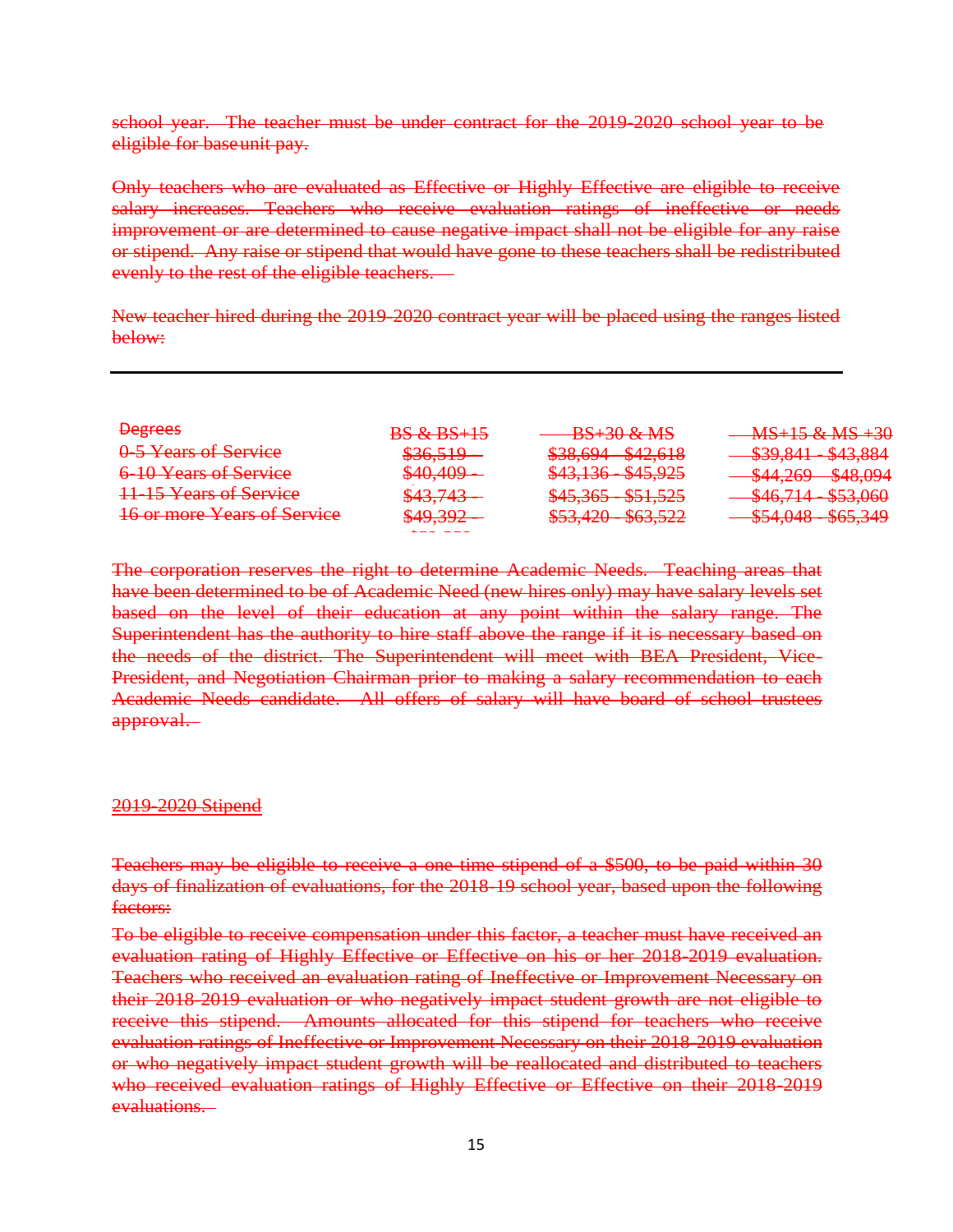To be eligible to receive compensation under this factor, a teacher must have received compensation for 120 days during the 2018-2019 school year as defined by the Indiana Public Retirement System and must continue to be employed by the Benton Community School Corporation for the 2019-2020 school year.

#### Summer School Contracts

Teachers of summer school shall be issued a Supplemental Teachers Contract and shall be paid an hourly rate for each hour of instruction based on their regular teacher's contract salary.

#### Dual Credit Courses

Certified Teachers who teach one or more Dual Credit Courses and meet the requirements of the Higher Learning Commission (HLC) will receive a maximum of \$500 stipend upon successful completion of each semester.

#### Special Education Teacher of Record *This is for informational purposes only.*

Special Education teachers who are Teacher of Record for students and must perform duties for progress monitoring, conference preparation and follow-up, and paperwork submission to the co-op will receive one additional day on their regular teacher contract. For 2020-2021 only, to address re-writing of Individual Education Plans for a virtual environment, special education teachers who are a Teacher of Record for students will receive a second additional day on their regular teacher contract.

Section 10. Wage Payment Agreement. Each teacher shall be paid his/her salary over twenty-six (26) equal pays according to the pay date schedule attached as Appendix B.

Section 11. New Teacher Orientation. A teacher who attends new teacher orientation will be paid \$50 for a half-day orientation and \$100 for a full-day orientation.

Section 12. Wage Payment Agreement for Extracurricular Activities.

- A. An employee who request for an extracurricular activity position to be split with another employee may submit their request to the Superintendent and Association President for consideration. Any granted request will only be applicable for the school year in which it was granted. A split stipend shall be divided equally.
- B. A teacher shall receive a supplemental contract for any extra-curricular positions once board approved. At the time of accepting the extra-curricular position the teacher shall elect to receive payment of ECA stipend as follows:
	- 1. Installment payments over 26 pay periods; or
	- 2. Lump sum payment upon completion of ECA duties.

Section 13. Background Checks. The Board shall be responsible for the costs of obtaining expanded criminal background checks and expanded child protection index checks for currently employed teachers.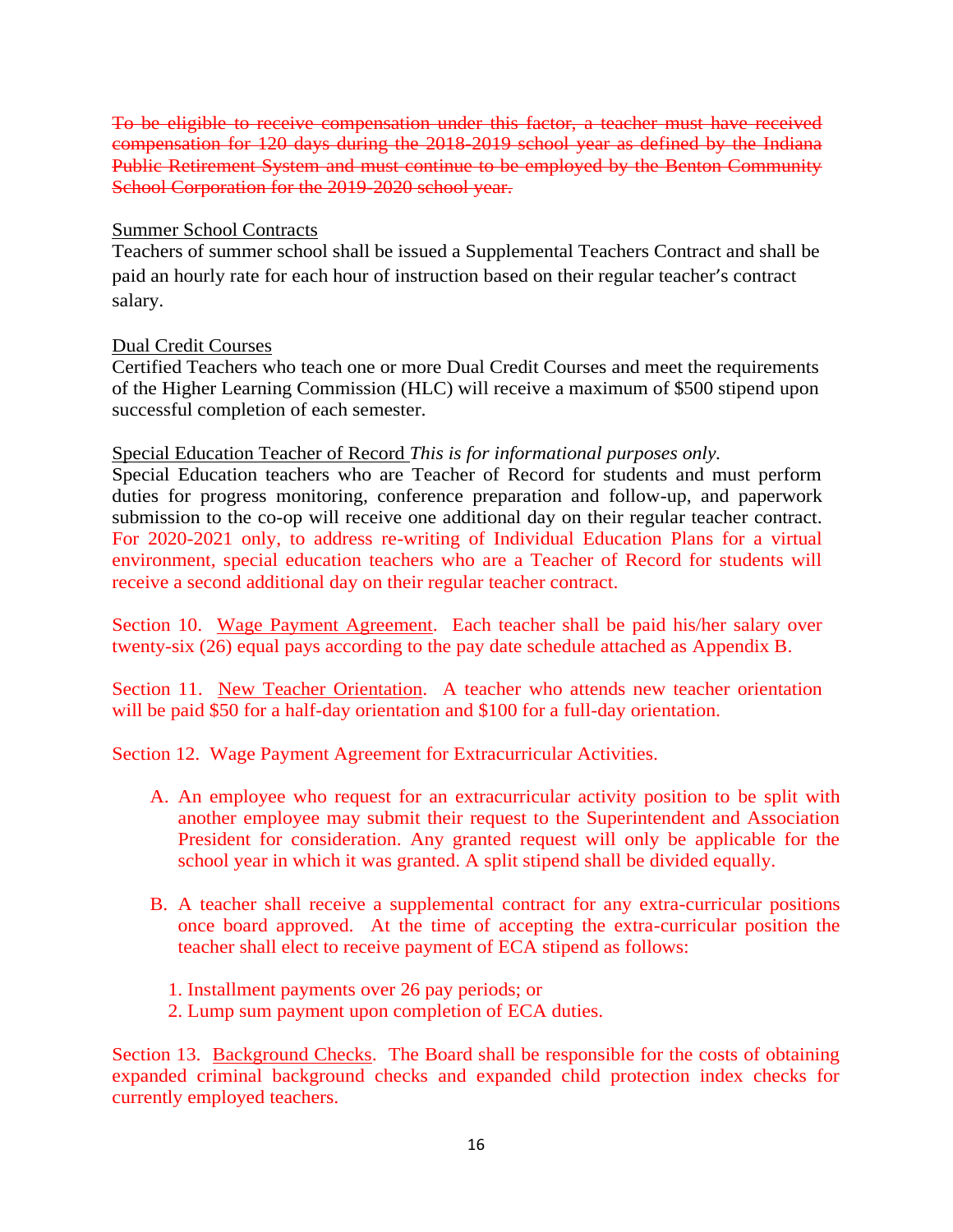Section 14. Ownership of Work Products. As a wage-related benefit, a teacher will retain ownership of his/her self-created work products.

#### **CATEGORY DEFINITIONS**

1. Teacher Evaluation

- $\text{-}$  Teachers rated Highly Effective on the evaluation instrument  $=$  5 units
- $\text{-}$  Teachers rated Effective on the evaluation instrument = 5 units
- Teachers rated Improvement Necessary or Ineffective  $= 0$  units for all categories

2. Experience

- Minimum 120 paid days in the previous school year  $= 1$  unit
- Where "previous school year" is defined as the time period between July 1, 2018 and June 30, 2019 for compensation attributable to the 2019-2020 school year.

#### **ARTICLE III Retirement Plan**

Section 1. Effective January 1, 2003, the Board agrees to establish and maintain a qualified retirement plan pursuant to section 401(a) of the U. S. Internal Revenue Code (hereinafter referred to as the "401 (a) plan") for all teachers. Effective August 1, 2013, the Board will contribute an amount equal to two and one half percent (2.5%) of each teacher's base salary annually into the 401 (a) plan on behalf of each teacher.

Section 2. The contributions to the 40 l (a) plan on behalf of a teacher will vest with that teacher after the teacher completes five (5) years of continuous service with the Benton Community School Corporation. Years of continuous service shall not be broken by time spent on a recall list or an approved leave of absence. For purposes of this Article, one (1) year of service shall be credited upon the completion of one hundred twenty (120) school days in a given school year. If the employment relationship of a teacher is severed with the Benton Community School Corporation prior to the 401(a) account vesting, the amount in the account shall be equally distributed among the remaining 40l (a) accounts.

Section 3. Teachers Retirement Fund. The Board shall pay directly to the Teachers Retirement Fund the three percent (3%) contribution required by teachers.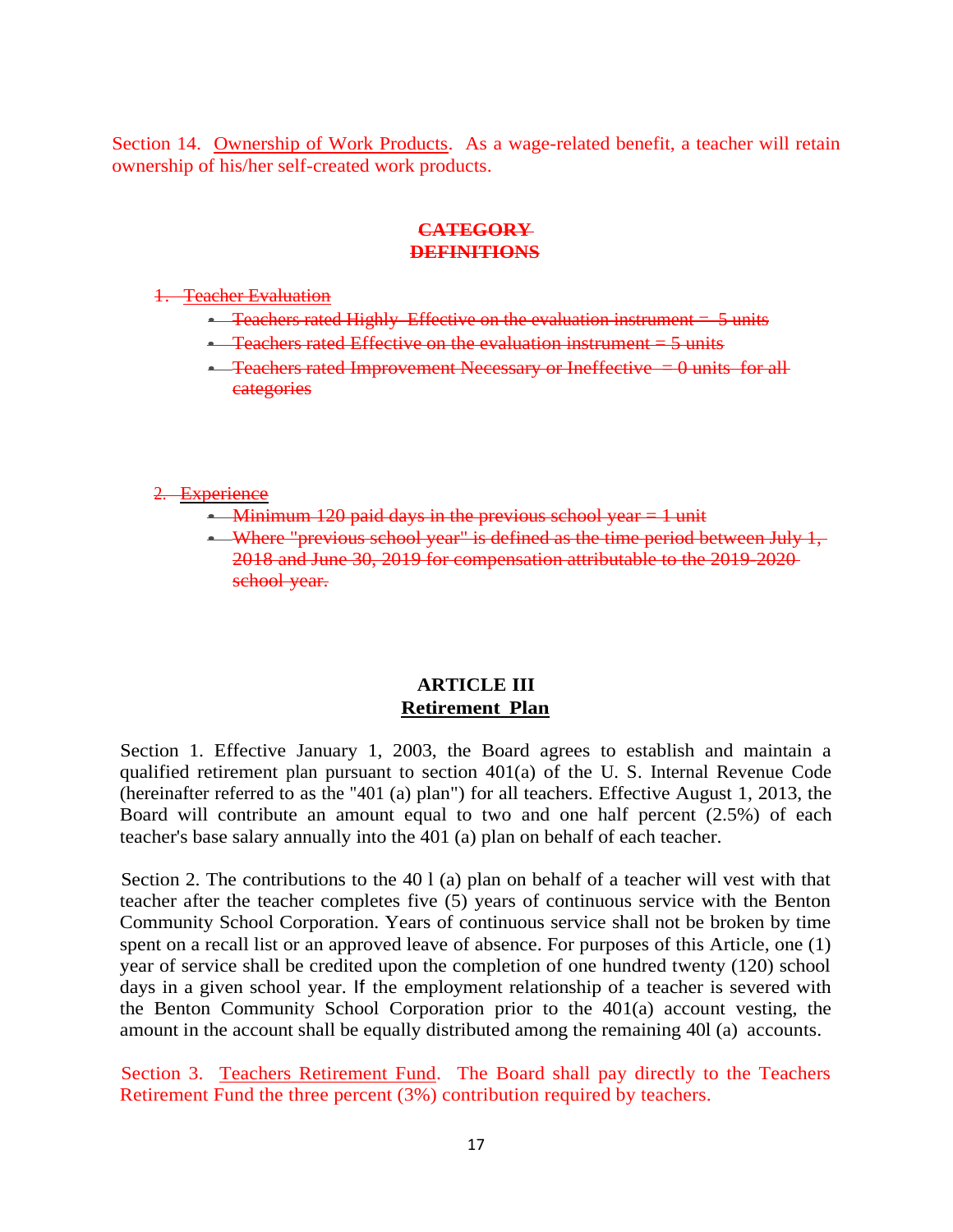#### **ARTICLE IV Grievance Procedure**

Section 1. Definition. A grievance is hereby defined as a claim against, or a dispute with, the Board by a teacher or a group of teachers or the Association involving the interpretation or application of the express terms of this Agreement.

Section 2. The purpose of this grievance procedure is to settle in good faith, at the lowest possible administrative level, issues which may arise from time to time with respect to specific claims of violation, misapplication, or misinterpretation of the provisions of this Agreement. Both parties agree that these proceedings shall be kept as confidential as may be appropriate at each level of the procedure.

Section 3. Nothing contained herein shall be construed to prevent any individual teacher from presenting a grievance and having the grievance adjusted if the adjustment is not inconsistent with the terms of this Agreement, and the Association has been given an opportunity to be present at such adjustment.

Section 4. **Procedure.** Grievances shall be handled in the following manner:

**Step One.** The aggrieved teacher shall first present the grievance to the building principal during non-teaching and non-preparation hours. The building principal shall verbally answer the grievance within one (1) working day after it is presented by the aggrieved teacher.

**Step Two.** If the grievance is not satisfactorily resolved in Step One, it shall be reduced to writing, and submitted to the building principal in a form mutually agreeable to the Board and Association.

It is understood that the grievance shall be presented in writing to the building principal by the aggrieved teacher within thirty (30) working days from the time that the aggrieved teacher knew of the facts giving rise thereto.

Within five (5) working days after receiving the written grievance, the building principal shall communicate his answer in writing to the aggrieved teacher.

**Step Three.** If the grievance is not satisfactorily resolved in Step Two, it may be appealed within seven (7) working days to the Superintendent by submitting the written grievance to the Superintendent's office, which shall receipt therefore. Within ten (10) working days after receipt of the appealed grievance, the Superintendent or his designated representative shall communicate his answer in writing to the aggrieved teacher.

**Step Four.** Within ten (10) working days of receipt of the decision in Step Three, the Association may submit the grievance to advisory, non-binding arbitration. The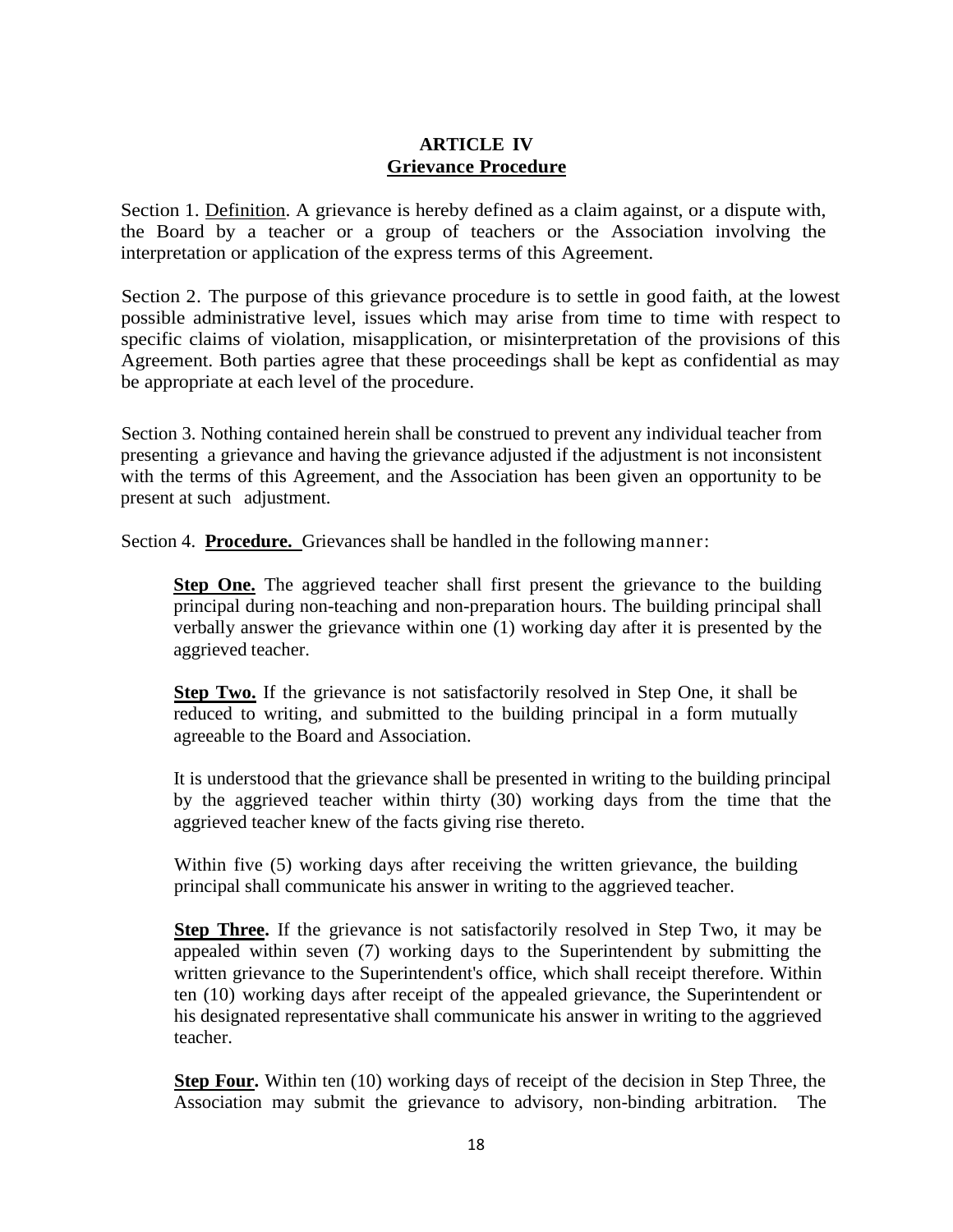Association shall notify the Board in writing of its intention to submit the matter to advisory, non-binding arbitration within this ten (10) working day period. After such notification, the following procedures shall be followed:

- A. The Arbitrator shall be selected by the American Arbitration Association in accordance with its rules, which shall likewise govern the arbitration hearing. The Arbitrator shall set forth his findings and conclusions on the issues submitted, and issue an advisory opinion on the grievance.
- B. The Board and the Association agree that neither party shall be permitted to assert in such arbitration proceeding any ground or to rely on any issues or contentions not previously disclosed to the other party.
- C. The fees and expenses of the arbitrator under this Article shall be divided equally between the Board and the Association. All other expenses shall be borne by the party incurring them, and neither party shall be responsible for the fees or expenses of witnesses called by the other.
- D. Within thirty (30) days of the receipt of the arbitrator's advisory opinion, the Board shall render its decision to accept or decline to accept such opinion at a regular or special meeting of the Board.

**Step Five.** Within ten (10) working days of receipt of the decision in Step Three, or if advisory, non-binding arbitration is used, within ten ( I 0) working days of: (A) receipt by the Association of the Arbitrator's advisory opinion on the grievance, with which advisory opinion the Association disagrees or (B) receipt by the Association of written notification that the Board has voted to decline to accept the Arbitrator's advisory opinion on the grievance, the Association may file or pursue such grievance in any other forum which it believes is proper and necessary to resolve the grievance.

Section 5. **Arbitration.** The arbitrator's jurisdiction shall be limited to rendering a decision of the grievance as defined in Section I, above. The arbitrator shall have no power to amend, add to, subtract from or supplement provisions of this Agreement.

Section 6. The President of the Association, or his designated representative, shall be entitled to visit the building or buildings involved in a grievance to investigate the grievance and to confer with the aggrieved teacher. Such visits shall not be conducted in a manner which would interrupt regular classroom activities or otherwise interfere with teacher assignment at the time. The President or his designee shall report to the building principal before commencing such a visit.

Section 7. **Additional Provisions.**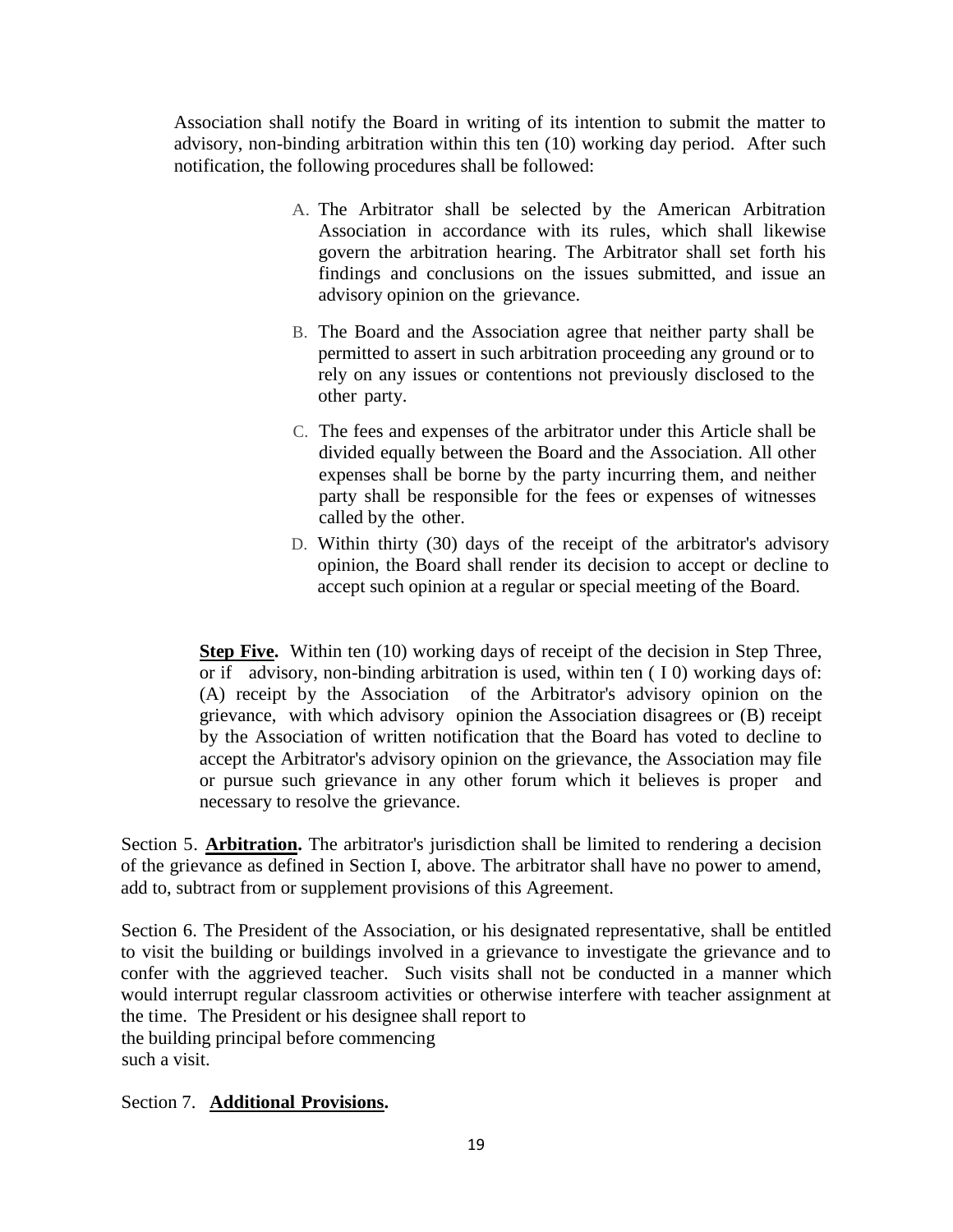A. No reprisal of any kind shall be taken by or against any participant in the grievance procedure by reason of such participation, nor shall any record or reference to the exercise of the grievance procedure by a teacher be provided to any prospective employer of the teacher.

B. In the event that a representative of the Board shall fail to respond to a grievance in any of the steps of the grievance procedure within the specified time limit, the grievance shall be deemed advanced to the next step of said procedure. In the event that a grievance is not presented initially or advanced from one step to the next within the time specified above, it shall be deemed waived, provided, however, that such waiver shall not constitute a precedent with respect to any other grievance.

C. The term "working days" as used in this Article shall be deemed to mean days on which school is in session during the regular school year. In the event that a grievance arises which cannot be processed in accordance with the time provisions of this Article prior to the termination of the regular school year, the term "working days" shall be deemed to mean the days Monday through Friday thereafter, except for legal holidays.

D. All documents, communications, and records dealing with the processing of a grievance shall be filed separately from the personnel files of the participants.

E. In the event that an arbitration hearing is conducted during the hours of the work day, the President of the Association or his designee and any teacher who is a witness shall be released from regular duties without loss of pay for purposes of appearing at the hearing.

F. Grievances filed on behalf of itself and or a class of teachers shall be signed by the Association representative. When representing a "class" the individual teachers involved will be identified.

G. If a grievance arises that does not involve the exercise of the duties or responsibilities of a building principal, the grievance may be initiated at Step 3. In the event a grievance is initiated under this provision, the Superintendent shall have fifteen (15) working days to answer.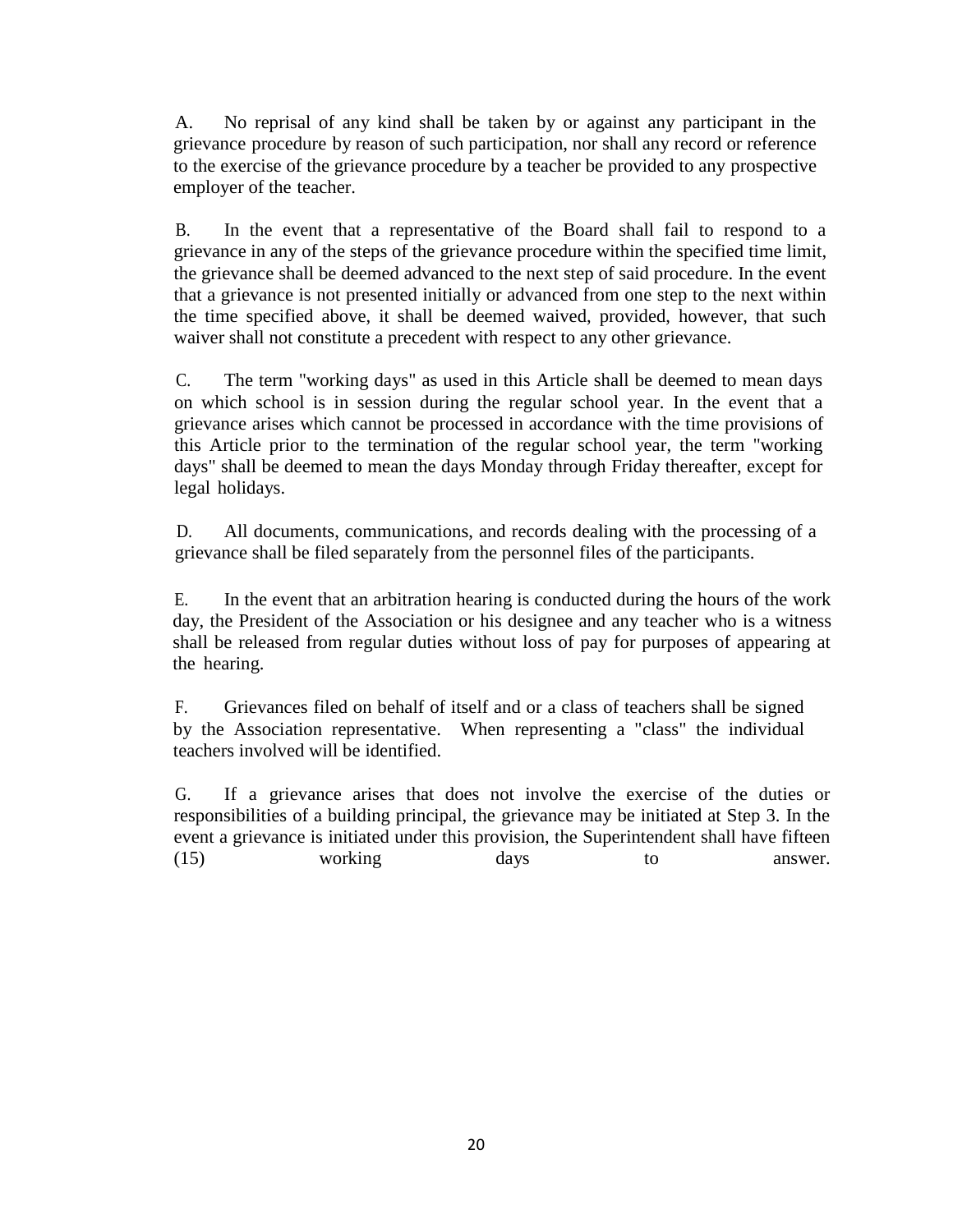### **ARTICLE V TERM OF AGREEMENT**

This Contract shall be effective as of August 1, 2019 July 1, 2020 and shall continue in effect through June 30, 2020 2021.

All benefits contained in this agreement shall be retroactive to the appropriate effective date.

IN WITNESS WHEREOF, the parties hereto have duly executed this Agreement this  $21^{st}$  \_\_\_\_ day of October 2019 November, 2020.

\_\_\_\_\_\_\_\_\_\_\_\_\_\_\_\_\_\_\_\_\_\_\_\_\_\_\_\_\_\_\_\_ \_\_\_\_\_\_\_\_\_\_\_\_\_\_\_\_\_\_\_\_\_\_\_\_\_\_\_\_\_

\_\_\_\_\_\_\_\_\_\_\_\_\_\_\_\_\_\_\_\_\_\_\_\_\_\_\_\_\_\_\_\_ \_\_\_\_\_\_\_\_\_\_\_\_\_\_\_\_\_\_\_\_\_\_\_\_\_\_\_\_\_\_\_

\_\_\_\_\_\_\_\_\_\_\_\_\_\_\_\_\_\_\_\_\_\_\_\_\_\_\_\_\_\_\_\_\_ \_\_\_\_\_\_\_\_\_\_\_\_\_\_\_\_\_\_\_\_\_\_\_\_\_\_\_\_\_\_\_\_

\_\_\_\_\_\_\_\_\_\_\_\_\_\_\_\_\_\_\_\_\_\_\_\_\_\_\_\_\_\_\_\_\_ \_\_\_\_\_\_\_\_\_\_\_\_\_\_\_\_\_\_\_\_\_\_\_\_\_\_\_\_\_\_\_

 $\frac{1}{2}$  ,  $\frac{1}{2}$  ,  $\frac{1}{2}$  ,  $\frac{1}{2}$  ,  $\frac{1}{2}$  ,  $\frac{1}{2}$  ,  $\frac{1}{2}$  ,  $\frac{1}{2}$  ,  $\frac{1}{2}$  ,  $\frac{1}{2}$  ,  $\frac{1}{2}$  ,  $\frac{1}{2}$  ,  $\frac{1}{2}$  ,  $\frac{1}{2}$  ,  $\frac{1}{2}$  ,  $\frac{1}{2}$  ,  $\frac{1}{2}$  ,  $\frac{1}{2}$  ,  $\frac{1$ 

BENTON EDUCATION ASSOCIATION, AN AFFILIATE OF THE INDIANA STATE TEACHERS ASSOCIATION AND THE NATIONAL EDUCATION ASSOCIATION

BEA Representatives BCSC School Board Trustees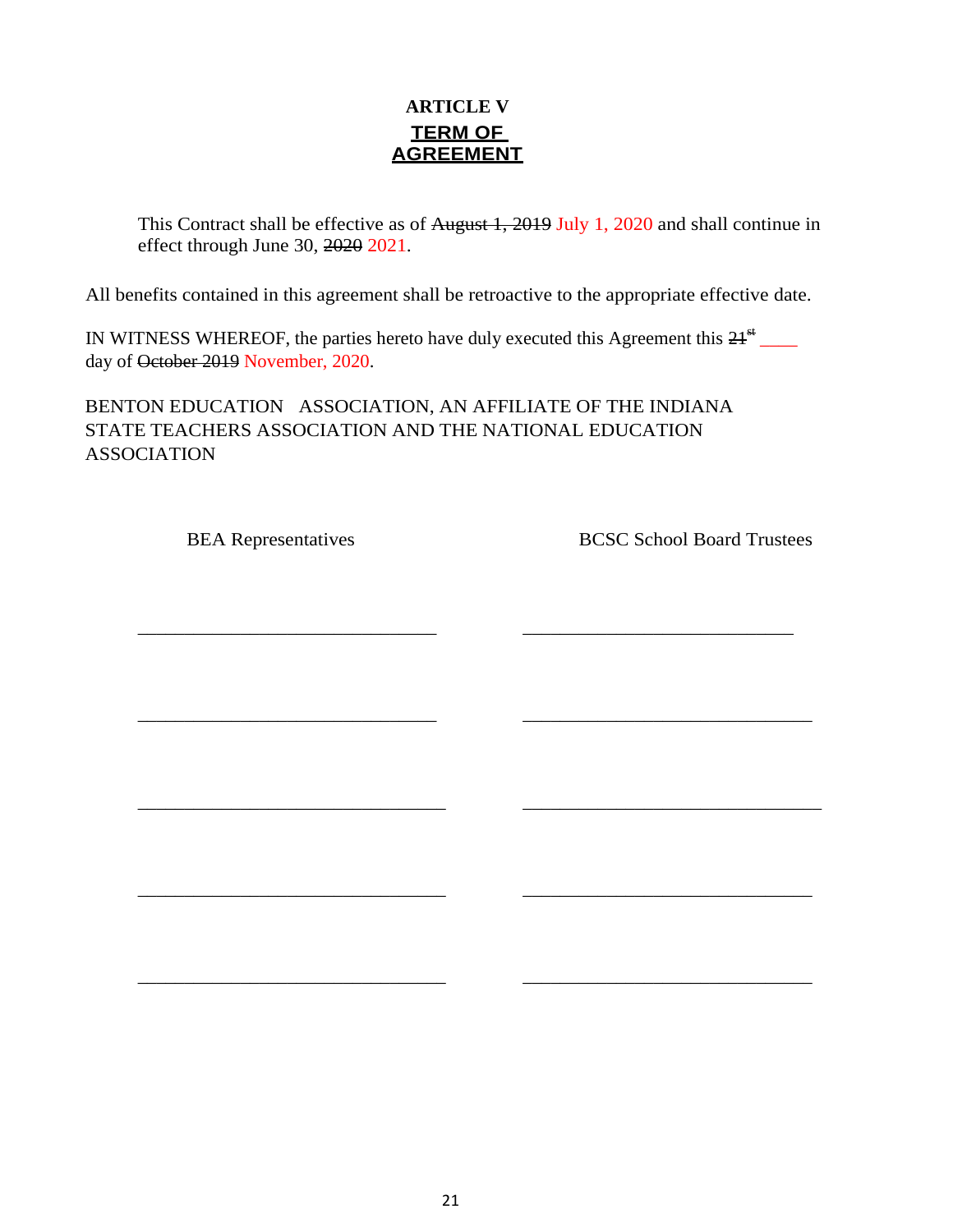### Appendix A Extra Curricular Salary Schedule

### Not All Positions Listed Will Be Filled Annually

The number of positions is included for informational purposes only and was not negotiated by the parties.

|                                                    | <b>Number</b>  |               |
|----------------------------------------------------|----------------|---------------|
| <b>Program</b>                                     | of Pos.        | <b>Salary</b> |
| <b>Math Department Coordinator</b>                 | 1              | 1,975         |
| <b>English Department Coordinator</b>              | 1              | 1,975         |
| Social Studies Dept Coordinator                    | 1              | 1,975         |
| <b>Science Department Coordinator</b>              | 1              | 1,975         |
| <b>Fine Arts Department Coordinator</b>            | 1              | 1,975         |
| <b>Career &amp; Technical Education Dept Coord</b> | 1              | 1,975         |
| <b>World Languages</b>                             | 1              | 1,975         |
| <b>Health &amp; Wellness Coordinator</b>           | 1              | 1,975         |
| <b>Special Education Coordinator</b>               | $\overline{2}$ | 1,975         |
| Corp Speech/Language Coordinator                   | 1              | 1,975         |
| 8th Grade Team Coordinator                         | 1              | 1,975         |
| 7th Grade Team Coordinator                         | 1              | 1,975         |
| <b>Supply Coordinator</b>                          | 1              | 1,975         |
| <b>Reading Coordinator</b>                         | 1              | 1,975         |
| <b>Band Director</b>                               | 1              | 5,240         |
| <b>Choral Director</b>                             | 1              | 2,540         |
| <b>Assistant Band Director</b>                     | 1              | 483           |
| <b>Swing Choir</b>                                 | 1              | 960           |
| <b>Senior Class Sponsor</b>                        | $\overline{2}$ | 607           |
| Junior Class Sponsor                               | $\overline{2}$ | 1,128         |
| Sophomore Class Sponsor                            | $\mathbf{2}$   | 319           |
| Freshman Class Sponsor                             | $\overline{2}$ | 319           |
| Senior High Annual & Newspaper Sponsor             | 1              | 2,540         |
| <b>Junior High Publications</b>                    | 1              | 802           |
| <b>Musical-Director</b>                            | 1              | 1,282         |
| <b>Musical - Technical Director</b>                | 1              | 855           |
| <b>Musical - Music Director</b>                    | 1              | 855           |
| Jr High Play Director                              | 1              | 1,068         |
| Jr High Play Technical Director                    | 1              | 855           |
| Sr High Play Director                              | 1              | 1,282         |
| Sr. High Play Technical Director                   | 1              | 855           |
| Senior High Speech and Debate                      | 1              | 1,975         |
| Junior High Speech and Debate                      | 1              | 1,169         |
| Senior High Cheerleading Sponsor                   | 1              | 3,857         |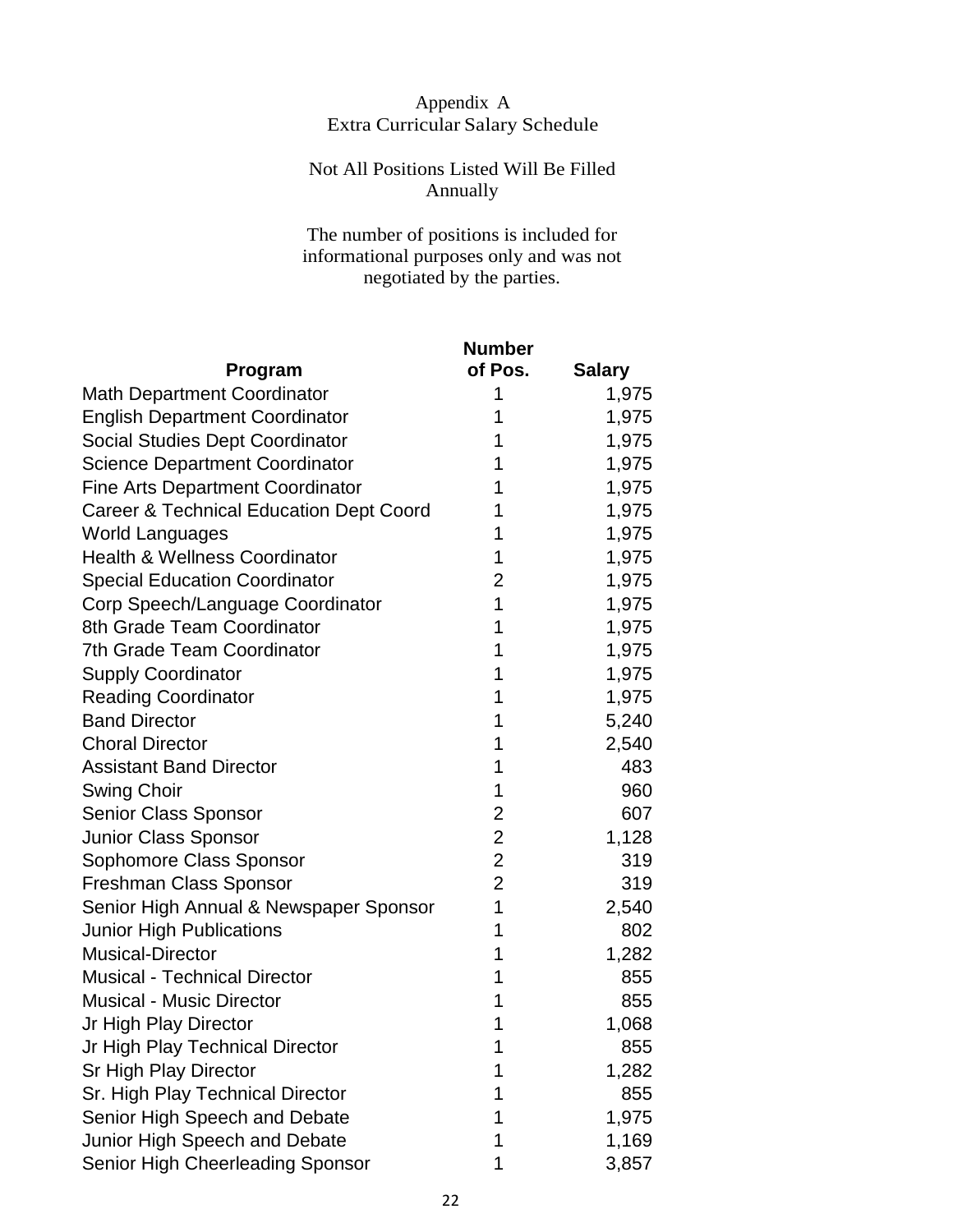| Junior High Cheerleading Sponsor           | 1              | 1,169   |
|--------------------------------------------|----------------|---------|
| Multi-School                               | 15             | 802     |
| Senior High Student Council Sponsor        | $\overline{2}$ | 742     |
| Junior High Student Council Sponsor        | $\overline{2}$ | 607     |
| Sr. & Jr. High Chess Club Sponsor          | 1              | 607     |
| <b>Rhythmette Sponsor</b>                  | 1              | 1,119   |
| Sr High Academic                           | 1              | 1,336   |
| <b>Competitions Coordinator/Sr. High</b>   |                |         |
| <b>Academic Superbowl Coaches</b>          | 5              | 577     |
| Jr. High Academic Competitions             |                |         |
| Coordinator                                | 1              | 385     |
| Jr. High Academic Superbowl Coaches        | 3              | 268     |
| <b>Auditorium Director</b>                 | 1              | 943     |
| <b>Advanced Ed Coordinator</b>             | $\overline{2}$ | 2,030   |
| Sunshine Sponsor                           | $\overline{2}$ | 1,119   |
| <b>Spanish Club</b>                        | 1              | 1,039   |
| <b>French Club</b>                         | 1              | 1,039   |
| <b>Courage Activities</b>                  | $\overline{2}$ | 519     |
| <b>Technology Coaches</b>                  | 6              | 1,276   |
| <b>National Honor Society</b>              | $\overline{2}$ | 519     |
| <b>National Junior Honor Society</b>       | $\overline{2}$ | 370     |
| Phoenix                                    | 1              | 1,148   |
| <b>FFA</b>                                 | 1              | 1,723   |
| <b>Weight Room Supervisor</b>              | 1              | 3,172   |
| Jr. High Athletic Coordinator              | 1              | 2,463   |
| <b>High Mileage Club Sponsor</b>           | 2              | 2,350   |
| <b>Computer Club</b>                       | 1              | 1,119   |
| <b>MAGI Club</b>                           | 1              | 1,119   |
| <b>Science Olympiad Club Sponsor</b>       | 1              | 1,974   |
| <b>Science Olympiad Assistant</b>          | 1              | 900     |
| <b>Mentor for New Teachers</b>             | 10             | 1,068   |
| <b>Color Guard Director</b>                | 1              | 1,923   |
| <b>Percussion Director</b>                 | 1              | 1,496   |
| <b>Jazz Band Director</b>                  | 1              | 1,974   |
| <b>Spell Bowl Coordinator</b>              | 1              | 268     |
| <b>Interact Club</b>                       | 1              | 281     |
| <b>Unified Sports Coach</b>                | 3              | 1,018   |
| <b>Elementary Student Council</b>          | 4              | 370 385 |
| <b>Elementary Spell Bowl Coach</b>         | 3              | 268     |
| <b>Elementary Math Bowl Academic Teach</b> |                |         |
| Coach                                      | 3              | 385     |

### **BOY'S ATHLETICS SALARY SCHEUDLE**

| Program |  |
|---------|--|
|         |  |

**Number of Pos.**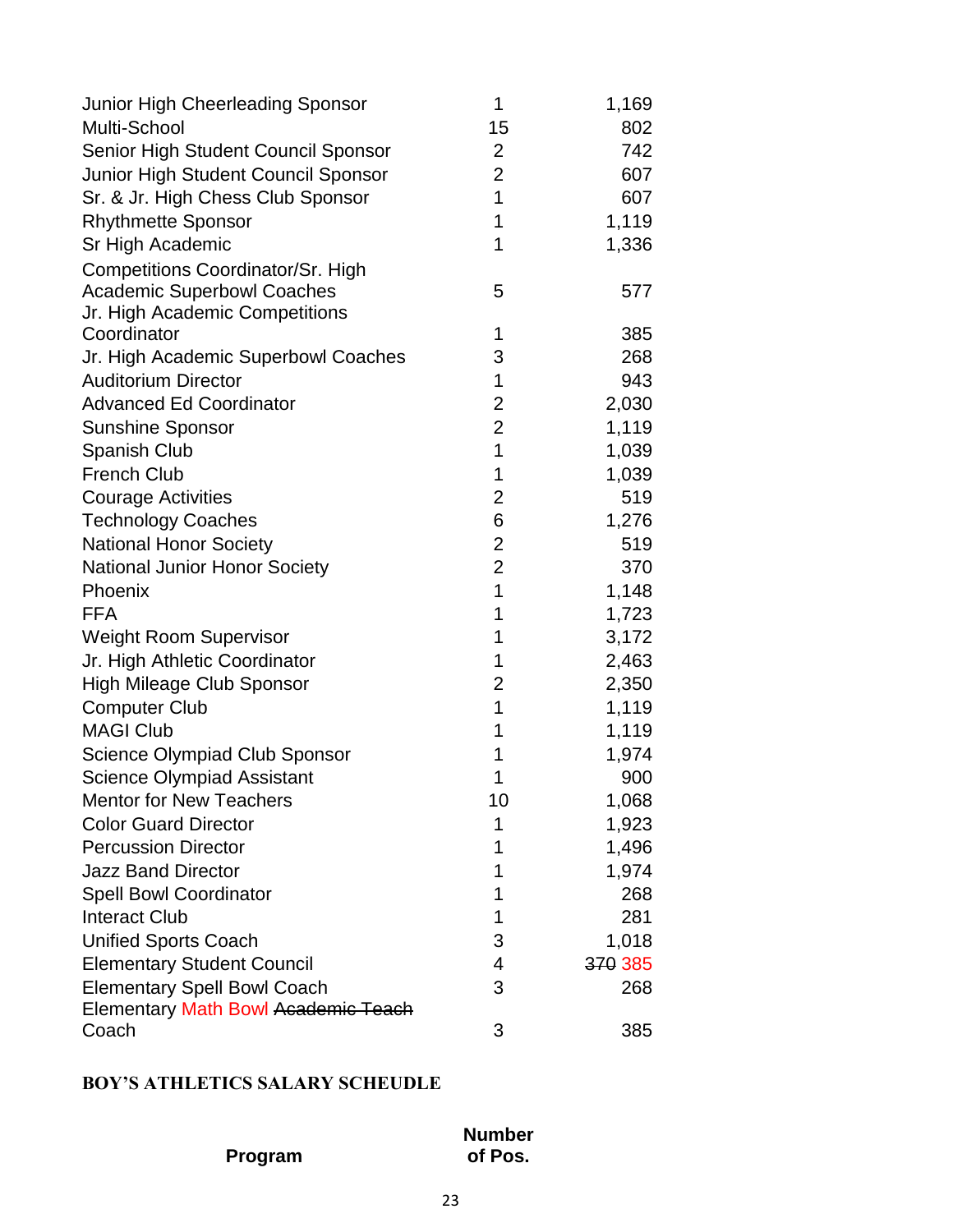| <b>FOOTBALL</b>                                |                |                       |
|------------------------------------------------|----------------|-----------------------|
| Varsity Boys Football Coach                    | 1              | 7,949                 |
| <b>Varsity Boys Head Assist Football Coach</b> | 1              | 4,279                 |
| <b>Varsity Boys Assistant Football Coach</b>   | 3              | 3,235                 |
| Head JH Boys Football Coach                    | 1              | 2,686                 |
| <b>JH Head Assistant Football Coach</b>        | 1              | 2,239                 |
| Jr. High Boys Assistant Football Coach         | $\overline{2}$ | 1,575                 |
| <b>BASKETBALL</b>                              |                |                       |
| <b>Varsity Boys Basketball Coach</b>           | 1              | 7,949                 |
| Varsity Boys Assist. Basketball Coach          | 1              | 4,279                 |
| Junior Varsity Boys Basketball Coach           | 1              | 4,279                 |
| 9th Grade Boys Basketball Coach                | 1              | 3,235                 |
| 9th Grade Boys Assist. B-ball Coach            | 1              | 1,743                 |
| Jr. High Boys Basketball Coach                 | $\overline{2}$ | 2,945                 |
| Jr. High Boys Assist. Basketball Coach         | $\overline{2}$ | 1,575                 |
| <b>TENNIS</b>                                  |                |                       |
| <b>Varsity Boys Tennis Coach</b>               | 1              | 3,467                 |
| <b>Varsity Boys Assistant Tennis Coach</b>     | 1              | 1,597                 |
| <b>CO-ED SWIMMING</b>                          |                |                       |
| Varsity Co-Ed Swimming Coach                   | 1              | 4,808                 |
| Varsity Co-Ed Head Assist. Swimming            |                |                       |
| Coach                                          | 1              | 3,312                 |
| Co-ed Varsity Assistant Swimming Coach         | $\overline{2}$ | 3,098                 |
| Jr High Co-ed Swimming Coach                   | 1              | 2,052                 |
| Jr High Assist Co-ed Swimming Coach            | 1              | 1,096                 |
| <b>CO-ED TRACK</b>                             |                |                       |
| Varsity Co-Ed Track Coach                      | 1              | 4,279                 |
| Co-ed Varsity Assistant Track Coach            | 3              | 3,098                 |
| Jr. High Coed Track Coach                      | 1              | 2,052                 |
| Jr. High Assist. Co-ed Track Coach             | 3              | 1,096                 |
| <b>BASEBALL</b>                                |                |                       |
| Varsity Boys Baseball Coach                    | 1              | 4,279                 |
| Varsity boys Assistant Baseball coach          | 1              | 2,342                 |
| <b>Junior Varsity Boys Baseball Coach</b>      | 1              | 2,342                 |
| Junior Varsity Boys Assist. Baseball Coach     | 1              | 2,052                 |
| <b>WRESTLING</b>                               |                |                       |
| <b>Varsity Boys Wrestling Coach</b>            | 1              | 4,279                 |
| Varsity Boys Head Assist Wrestling Coach       | 1              | 3,502                 |
| <b>Varsity Boys Assistant Wrestling Coach</b>  | 1              | 2,155                 |
| Jr. High Assist. Boys Wrestling Coach          | 1              | 1,096                 |
| <b>GOLF</b>                                    |                |                       |
| <b>Varsity Boys Golf Coach</b>                 | 1              | 3,467                 |
| <b>Assistant Boys Golf Coach</b>               | 1              | 1,597                 |
| Jr. High Co-Ed Golf Coach                      | 1              | 1,575                 |
| <b>SOCCER</b>                                  |                |                       |
| <b>Varsity Boys Soccer Coach</b>               | 1              | <del>3,467</del> 4279 |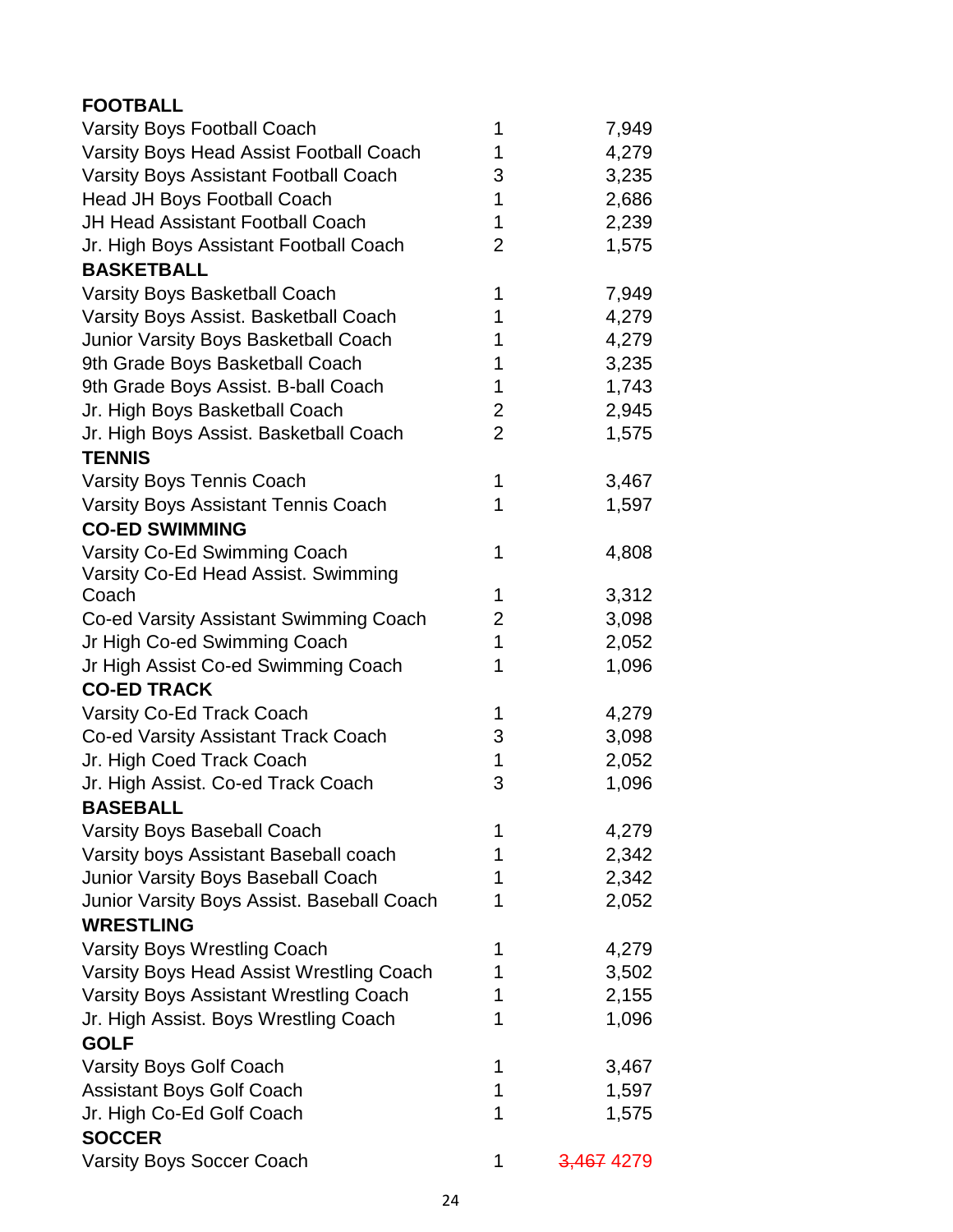| <b>Head Assistant Soccer Coach</b>      |               | 2342  |
|-----------------------------------------|---------------|-------|
| <b>Junior Varsity Boys Soccer Coach</b> | 1             | 2,052 |
| <b>CO-ED CROSS COUNTRY</b>              |               |       |
| Varsity Co-Ed Cross Country Coach       | 1             | 3,467 |
| <b>Asst Cross Country Coach</b>         | 1             | 1,597 |
| Jr. High Coed Cross Country Coach       | 1             | 1,575 |
| <b>INTRAMURALS</b>                      |               |       |
| Senior High Intramurals                 | $\mathcal{P}$ | 2,342 |
| Junior High Intramurals                 | 2             | 1,575 |
|                                         |               |       |

### **GIRL'S ATHLETICS SALARY SCHEUDLE**

| Program                                           | <b>Number</b><br>of Pos. |            |
|---------------------------------------------------|--------------------------|------------|
| <b>BASKETBALL</b>                                 |                          |            |
| Varsity Girls Basketball Coach                    | 1                        | 7,949      |
| <b>Varsity Girls Assistant B-ball Coach</b>       | 1                        | 4,279      |
| <b>Junior Varsity Girls Basketball Coach</b>      | 1                        | 4,279      |
| 9th Grade Girls Basketball Coach                  | 1                        | 3,235      |
| 9th Grade Girls Assist. Basketball Coach          | 1                        | 1,743      |
| Jr. High Girls Basketball Coach                   | $\overline{2}$           | 2,945      |
| Jr. High Girls Assist. Basketball Coach           | $\overline{2}$           | 1,575      |
| <b>TENNIS</b>                                     |                          |            |
| <b>Varsity Girls Tennis Coach</b>                 | 1                        | 3,467      |
| <b>Varsity Girls Assistant Tennis Coach</b>       | 1                        | 1,597      |
| <b>SOFTBALL</b>                                   |                          |            |
| <b>Varsity Girls Softball Coach</b>               | 1                        | 4,279      |
| <b>Varsity Girls Assistant Softball Coach</b>     | 1                        | 2,342      |
| Junior Varsity Girls Softball Coach               | 1                        | 2,342      |
| <b>Junior Varsity Girls Assist Softball Coach</b> | 1                        | 1,096      |
| <b>VOLLEYBALL</b>                                 |                          |            |
| Varsity Girls Volleyball Coach                    | 1                        | 3,467 4279 |
| Varsity Girls Assistant Volleyball Coach          | 1                        | 2,342      |
| Junior Varsity Girls Volleyball Coach             | 1                        | 2,342      |
| 9th Grade/Jr Varsity Girls Volleyball Asst        |                          |            |
| Coach                                             | 1                        | 2,052      |
| Jr High Girls Volleyball Coach                    | $\overline{2}$           | 1,575      |
| Jr. High Girls Assist. Volleyball Coach           | $\overline{2}$           | 916        |
| <b>GOLF</b>                                       |                          |            |
| <b>Varsity Girls Golf Coach</b>                   | 1                        | 3,467      |
| <b>Assistant Girls Golf Coach</b>                 | 1                        | 1,597      |
| <b>SOCCER</b>                                     |                          |            |
| <b>Varsity Girls Soccer Coach</b>                 | 1                        | 3,467 4279 |
| <b>Head Assistant Soccer Coach</b>                | 1                        | 2,342      |
| <b>Assistant Soccer Coach</b>                     | 1                        | 2,052      |